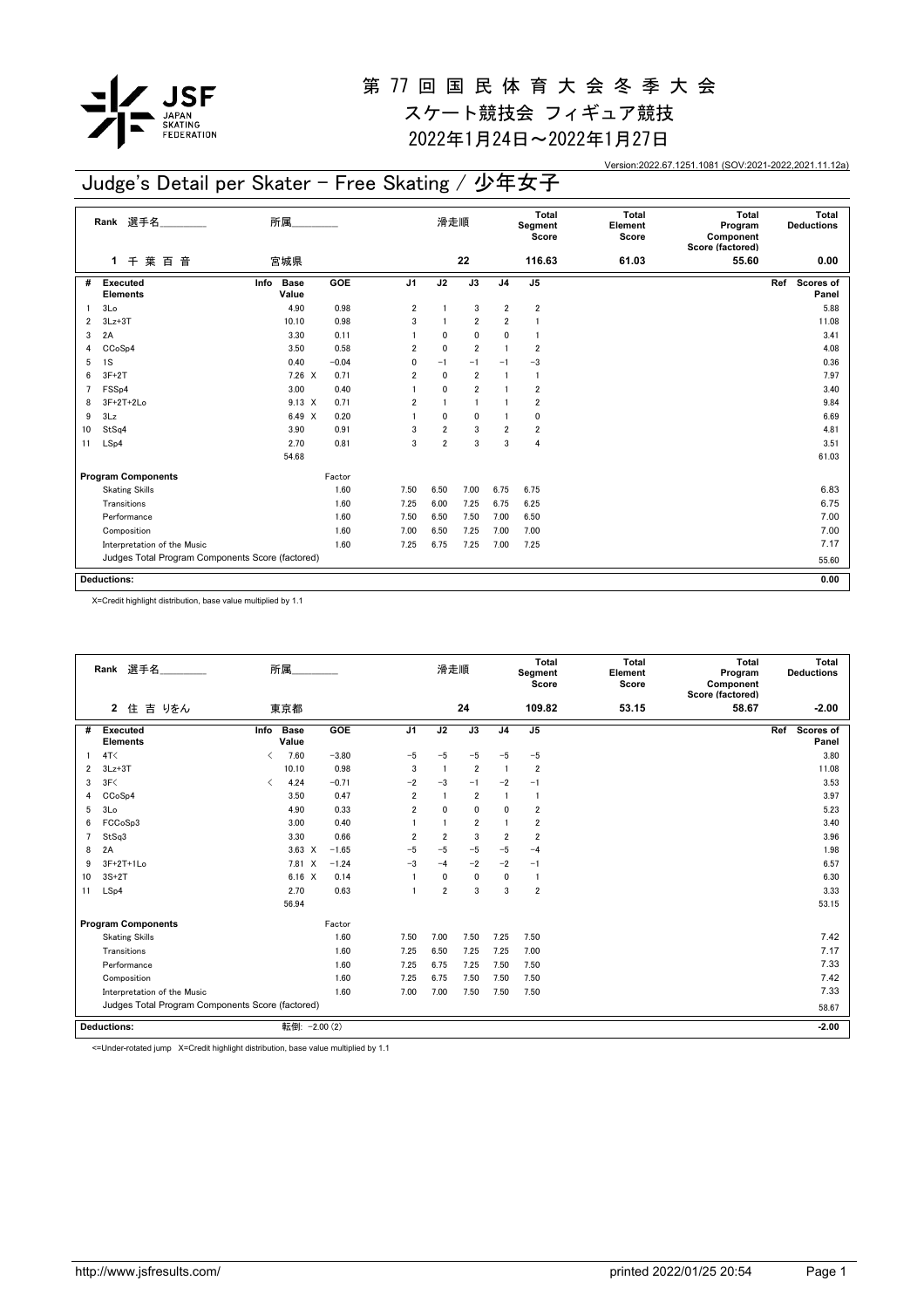

2022年1月24日~2022年1月27日

Version:2022.67.1251.1081 (SOV:2021-2022,2021.11.12a)

# Judge's Detail per Skater - Free Skating / 少年女子

|    | Rank 選手名                                         |      | 所属                   |            |                | 滑走順            |                 |                | Total<br>Segment<br>Score | <b>Total</b><br>Element<br>Score | <b>Total</b><br>Program<br>Component<br>Score (factored) | Total<br><b>Deductions</b> |
|----|--------------------------------------------------|------|----------------------|------------|----------------|----------------|-----------------|----------------|---------------------------|----------------------------------|----------------------------------------------------------|----------------------------|
|    | 江 川 マリア<br>3                                     |      | 福岡県                  |            |                |                | 23              |                | 109.56                    | 56.30                            | 54.26                                                    | $-1.00$                    |
| #  | Executed<br><b>Elements</b>                      | Info | <b>Base</b><br>Value | <b>GOE</b> | J1             | J <sub>2</sub> | $\overline{J3}$ | J <sub>4</sub> | J <sub>5</sub>            |                                  |                                                          | Ref<br>Scores of<br>Panel  |
|    | $3Lz + 2T$                                       |      | 7.20                 | 0.59       | $\overline{2}$ | $\mathbf{1}$   | $\overline{1}$  | $\overline{1}$ | $\overline{1}$            |                                  |                                                          | 7.79                       |
| 2  | 3F<<                                             | <<   | 1.80                 | $-0.84$    | -4             | $-5$           | $-5$            | $-5$           | $-4$                      |                                  |                                                          | 0.96                       |
| 3  | $2A+3T+2T$                                       |      | 8.80                 | 0.84       | 3              |                | $\overline{2}$  | $\overline{2}$ | 2                         |                                  |                                                          | 9.64                       |
| 4  | FSS <sub>p4</sub>                                |      | 3.00                 | 0.30       |                |                | $\mathbf{1}$    | 0              | -1                        |                                  |                                                          | 3.30                       |
| 5  | $2A+3T$                                          |      | 7.50                 | 0.84       | $\overline{2}$ |                | $\overline{2}$  | $\overline{2}$ | $\overline{\mathbf{2}}$   |                                  |                                                          | 8.34                       |
| 6  | LSp4                                             |      | 2.70                 | 0.54       | -1             | $\overline{2}$ | $\overline{2}$  | $\overline{2}$ | $\overline{2}$            |                                  |                                                          | 3.24                       |
|    | 3Lz                                              |      | 6.49<br>$\times$     | $-2.95$    | -5             | $-5$           | $-5$            | $-5$           | $-5$                      |                                  |                                                          | 3.54                       |
| 8  | 3Lo                                              |      | 5.39 X               | 0.49       | $\overline{2}$ |                | -1              |                | -1                        |                                  |                                                          | 5.88                       |
| 9  | 3S                                               |      | 4.73 X               | 0.72       | $\overline{2}$ | $\mathbf{1}$   | $\overline{1}$  | $\overline{2}$ | $\overline{2}$            |                                  |                                                          | 5.45                       |
| 10 | CCoSp4                                           |      | 3.50                 | 0.70       | 3              | $\overline{2}$ | $\overline{2}$  |                | 2                         |                                  |                                                          | 4.20                       |
| 11 | StSq3                                            |      | 3.30                 | 0.66       | 3              | $\overline{2}$ | $\overline{2}$  | $\overline{2}$ | $\overline{2}$            |                                  |                                                          | 3.96                       |
|    |                                                  |      | 54.41                |            |                |                |                 |                |                           |                                  |                                                          | 56.30                      |
|    | <b>Program Components</b>                        |      |                      | Factor     |                |                |                 |                |                           |                                  |                                                          |                            |
|    | <b>Skating Skills</b>                            |      |                      | 1.60       | 7.25           | 6.25           | 6.75            | 6.75           | 7.00                      |                                  |                                                          | 6.83                       |
|    | Transitions                                      |      |                      | 1.60       | 7.00           | 6.00           | 6.50            | 6.50           | 6.50                      |                                  |                                                          | 6.50                       |
|    | Performance                                      |      |                      | 1.60       | 7.25           | 6.25           | 6.50            | 6.75           | 6.75                      |                                  |                                                          | 6.67                       |
|    | Composition                                      |      |                      | 1.60       | 7.00           | 6.50           | 6.75            | 6.75           | 7.00                      |                                  |                                                          | 6.83                       |
|    | Interpretation of the Music                      |      |                      | 1.60       | 7.25           | 6.50           | 7.00            | 7.00           | 7.25                      |                                  |                                                          | 7.08                       |
|    | Judges Total Program Components Score (factored) |      |                      |            |                |                |                 |                |                           |                                  |                                                          | 54.26                      |
|    | <b>Deductions:</b>                               |      | 転倒: -1.00 (1)        |            |                |                |                 |                |                           |                                  |                                                          | $-1.00$                    |

<<=Downgraded jump X=Credit highlight distribution, base value multiplied by 1.1

|                | Rank 選手名                                         |      | 所属                   |         |                | 滑走順            |                |                | Total<br>Segment<br>Score | <b>Total</b><br>Element<br>Score | Total<br>Program<br>Component<br>Score (factored) |     | Total<br><b>Deductions</b> |
|----------------|--------------------------------------------------|------|----------------------|---------|----------------|----------------|----------------|----------------|---------------------------|----------------------------------|---------------------------------------------------|-----|----------------------------|
|                | 奥<br>野<br>友莉菜<br>4                               |      | 東京都                  |         |                |                | 19             |                | 108.23                    | 56.56                            | 52.67                                             |     | $-1.00$                    |
| #              | <b>Executed</b><br><b>Elements</b>               | Info | <b>Base</b><br>Value | GOE     | J <sub>1</sub> | J2             | J3             | J <sub>4</sub> | J <sub>5</sub>            |                                  |                                                   | Ref | Scores of<br>Panel         |
|                | $3Lz+2T$                                         |      | 7.20                 | 0.59    | 2              | $\overline{1}$ | $\blacksquare$ | 0              | -1                        |                                  |                                                   |     | 7.79                       |
| $\overline{2}$ | 3F!                                              |      | 5.30                 | $-0.35$ | $-2$           | $\mathbf 0$    | $\mathbf 0$    | $\mathbf{0}$   | $-2$                      |                                  |                                                   |     | 4.95                       |
| 3              | 2A                                               |      | 3.30                 | 0.66    | $\overline{2}$ | $\overline{2}$ | $\overline{2}$ | $\overline{2}$ | $\overline{2}$            |                                  |                                                   |     | 3.96                       |
| 4              | FSS <sub>p4</sub>                                |      | 3.00                 | 0.40    |                | $\overline{2}$ | $\overline{2}$ |                |                           |                                  |                                                   |     | 3.40                       |
| 5              | 3 <sub>Lo</sub>                                  |      | 4.90                 | 0.49    |                | $\overline{1}$ | $\overline{1}$ |                |                           |                                  |                                                   |     | 5.39                       |
| 6              | LSp4                                             |      | 2.70                 | 0.63    | $\overline{2}$ | $\overline{2}$ | 3              | $\overline{2}$ | 3                         |                                  |                                                   |     | 3.33                       |
| 7              | $2A+3T<$                                         | ≺    | $7.33 \times$        | $-0.45$ | $-2$           | $-1$           | $-1$           | $-1$           | $-2$                      |                                  |                                                   |     | 6.88                       |
| 8              | 3Lzq+2T+2Lo                                      | q    | 9.79 X               | $-1.18$ | $-2$           | $-2$           | $-2$           | $-2$           | $-2$                      |                                  |                                                   |     | 8.61                       |
| 9              | 3S                                               |      | 4.73 X               | 0.43    |                | $\overline{1}$ | $\overline{1}$ | $\Omega$       | $\overline{\mathbf{2}}$   |                                  |                                                   |     | 5.16                       |
| 10             | CCoSp4                                           |      | 3.50                 | 0.47    |                |                | $\overline{2}$ |                | $\overline{2}$            |                                  |                                                   |     | 3.97                       |
| 11             | StSq2                                            |      | 2.60                 | 0.52    | $\overline{2}$ | -1             | 3              | $\overline{2}$ | $\overline{2}$            |                                  |                                                   |     | 3.12                       |
|                |                                                  |      | 54.35                |         |                |                |                |                |                           |                                  |                                                   |     | 56.56                      |
|                | <b>Program Components</b>                        |      |                      | Factor  |                |                |                |                |                           |                                  |                                                   |     |                            |
|                | <b>Skating Skills</b>                            |      |                      | 1.60    | 7.25           | 6.25           | 6.25           | 6.75           | 6.50                      |                                  |                                                   |     | 6.50                       |
|                | Transitions                                      |      |                      | 1.60    | 7.00           | 6.00           | 6.00           | 6.75           | 6.25                      |                                  |                                                   |     | 6.33                       |
|                | Performance                                      |      |                      | 1.60    | 7.25           | 6.50           | 6.50           | 7.00           | 6.50                      |                                  |                                                   |     | 6.67                       |
|                | Composition                                      |      |                      | 1.60    | 7.00           | 6.25           | 6.75           | 6.75           | 6.50                      |                                  |                                                   |     | 6.67                       |
|                | Interpretation of the Music                      |      |                      | 1.60    | 7.50           | 6.50           | 6.50           | 7.00           | 6.75                      |                                  |                                                   |     | 6.75                       |
|                | Judges Total Program Components Score (factored) |      |                      |         |                |                |                |                |                           |                                  |                                                   |     | 52.67                      |
|                | Deductions:                                      |      | 転倒: -1.00 (1)        |         |                |                |                |                |                           |                                  |                                                   |     | $-1.00$                    |

<=Under-rotated jump X=Credit highlight distribution, base value multiplied by 1.1 !=Not clear edge q=jump landed on the quarter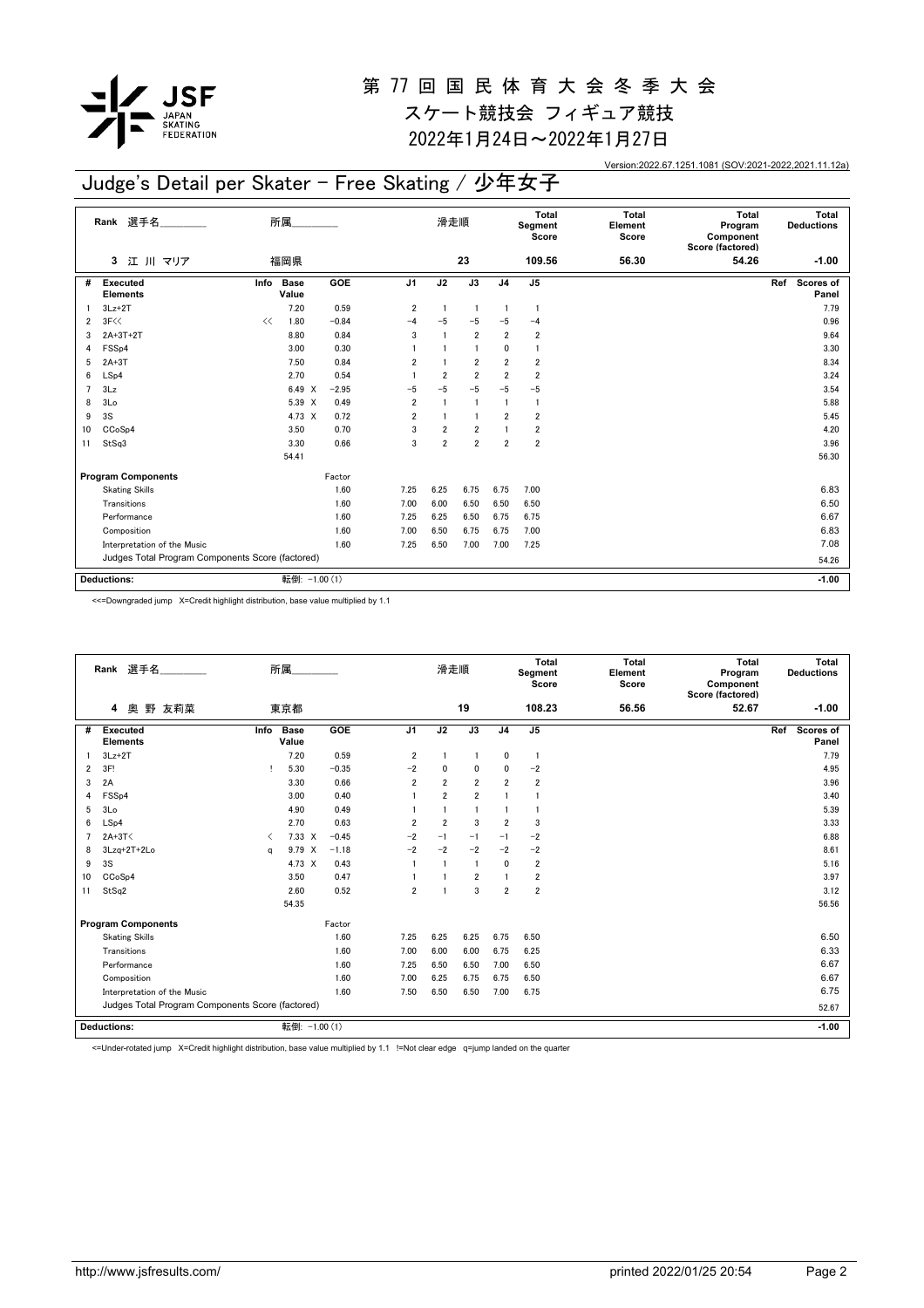

2022年1月24日~2022年1月27日

Version:2022.67.1251.1081 (SOV:2021-2022,2021.11.12a)

## Judge's Detail per Skater - Free Skating / 少年女子

|                         | Rank 選手名                                         |                               | 所属                   |         |                | 滑走順            |                |                | Total<br>Segment<br>Score | <b>Total</b><br>Element<br>Score | <b>Total</b><br>Program<br>Component<br>Score (factored) | Total<br><b>Deductions</b> |
|-------------------------|--------------------------------------------------|-------------------------------|----------------------|---------|----------------|----------------|----------------|----------------|---------------------------|----------------------------------|----------------------------------------------------------|----------------------------|
|                         | 清水咲衣<br>5                                        |                               | 大阪府                  |         |                |                | 20             |                | 102.02                    | 53.89                            | 48.13                                                    | 0.00                       |
| #                       | Executed<br><b>Elements</b>                      | Info                          | <b>Base</b><br>Value | GOE     | J <sub>1</sub> | J2             | J3             | J <sub>4</sub> | J <sub>5</sub>            |                                  |                                                          | Ref<br>Scores of<br>Panel  |
|                         | $3Lz + 3T$                                       |                               | 10.10                | 0.39    | 2              | $\pmb{0}$      | $\blacksquare$ | 0              | $\mathbf{1}$              |                                  |                                                          | 10.49                      |
| $\overline{\mathbf{2}}$ | 3Lo                                              |                               | 4.90                 | 0.65    | 2              | $\overline{1}$ |                |                | $\overline{\mathbf{2}}$   |                                  |                                                          | 5.55                       |
| 3                       | $3F+2T$                                          |                               | 6.60                 | 0.18    |                | $\mathbf 0$    | $\mathbf 0$    | 0              | 1                         |                                  |                                                          | 6.78                       |
| 4                       | FSSp4                                            |                               | 3.00                 | 0.30    |                | $\overline{1}$ | $\overline{1}$ | 0              | 1                         |                                  |                                                          | 3.30                       |
| 5                       | 2A                                               |                               | 3.30                 | 0.11    |                | $\mathbf{0}$   | $\mathbf 0$    | $\mathbf{0}$   | $\mathbf{1}$              |                                  |                                                          | 3.41                       |
| 6                       | 3Lz                                              | $\overline{\left( \right. }%$ | 5.19 X               | $-1.10$ | $-3$           | $-2$           | $-2$           | $-1$           | $-3$                      |                                  |                                                          | 4.09                       |
| $\overline{7}$          | 3Fq                                              | a                             | 5.83 X               | $-1.06$ | $-2$           | $-2$           | $-2$           | $-2$           | $-3$                      |                                  |                                                          | 4.77                       |
| 8                       | LSp4                                             |                               | 2.70                 | 0.27    | $\overline{1}$ | $\overline{1}$ | $\overline{1}$ | $\mathbf{1}$   | $\pmb{0}$                 |                                  |                                                          | 2.97                       |
| 9                       | StSq3                                            |                               | 3.30                 | 0.11    |                | $\mathbf 0$    |                | $\mathbf{0}$   | 0                         |                                  |                                                          | 3.41                       |
| 10                      | $2A+2T$                                          |                               | $5.06 \quad X$       | 0.33    |                |                | $\mathbf{1}$   | $\mathbf{0}$   | $\overline{\mathbf{2}}$   |                                  |                                                          | 5.39                       |
| 11                      | CCoSp4                                           |                               | 3.50                 | 0.23    | 0              |                | $\mathbf 0$    | $\overline{1}$ | $\mathbf{1}$              |                                  |                                                          | 3.73                       |
|                         |                                                  |                               | 53.48                |         |                |                |                |                |                           |                                  |                                                          | 53.89                      |
|                         | <b>Program Components</b>                        |                               |                      | Factor  |                |                |                |                |                           |                                  |                                                          |                            |
|                         | <b>Skating Skills</b>                            |                               |                      | 1.60    | 7.25           | 5.75           | 5.50           | 5.75           | 6.50                      |                                  |                                                          | 6.00                       |
|                         | Transitions                                      |                               |                      | 1.60    | 7.00           | 5.50           | 5.25           | 5.50           | 6.25                      |                                  |                                                          | 5.75                       |
|                         | Performance                                      |                               |                      | 1.60    | 7.00           | 6.00           | 5.50           | 5.75           | 6.50                      |                                  |                                                          | 6.08                       |
|                         | Composition                                      |                               |                      | 1.60    | 6.75           | 6.00           | 5.75           | 5.75           | 6.50                      |                                  |                                                          | 6.08                       |
|                         | Interpretation of the Music                      |                               |                      | 1.60    | 6.75           | 6.00           | 5.50           | 6.00           | 6.50                      |                                  |                                                          | 6.17                       |
|                         | Judges Total Program Components Score (factored) |                               |                      |         |                |                |                |                |                           |                                  |                                                          | 48.13                      |
|                         |                                                  |                               |                      |         |                |                |                |                |                           |                                  |                                                          |                            |
|                         | <b>Deductions:</b>                               |                               |                      |         |                |                |                |                |                           |                                  |                                                          | 0.00                       |

<=Under-rotated jump X=Credit highlight distribution, base value multiplied by 1.1 q=jump landed on the quarter

|                | Rank 選手名                                         |        | 所属                   |         |                | 滑走順            |                |                | Total<br>Segment<br>Score | <b>Total</b><br>Element<br>Score | <b>Total</b><br>Program<br>Component<br>Score (factored) | Total<br><b>Deductions</b> |
|----------------|--------------------------------------------------|--------|----------------------|---------|----------------|----------------|----------------|----------------|---------------------------|----------------------------------|----------------------------------------------------------|----------------------------|
|                | 6<br>岡<br>本真綸                                    |        | 岡山県                  |         |                |                | 16             |                | 90.80                     | 45.33                            | 45.47                                                    | 0.00                       |
| #              | <b>Executed</b><br><b>Elements</b>               | Info   | <b>Base</b><br>Value | GOE     | J <sub>1</sub> | J2             | J3             | J <sub>4</sub> | J <sub>5</sub>            |                                  |                                                          | Ref<br>Scores of<br>Panel  |
|                | 3F!q                                             | ı      | 5.30                 | $-2.12$ | $-\Delta$      | -4             | $-4$           | -4             | $-4$                      |                                  |                                                          | 3.18                       |
| $\overline{2}$ | $3Lz + 2T$                                       |        | 7.20                 | 0.00    | 0              | $\mathbf{0}$   | 0              | $\mathbf{0}$   | 0                         |                                  |                                                          | 7.20                       |
| 3              | $2T+1Eu+2S$                                      |        | 3.10                 | 0.00    |                | $\mathbf{0}$   | $-2$           | $\mathbf{0}$   | 0                         |                                  |                                                          | 3.10                       |
| 4              | FSS <sub>p4</sub>                                |        | 3.00                 | 0.30    |                |                | 0              |                | $\mathbf{1}$              |                                  |                                                          | 3.30                       |
| 5              | 2A                                               |        | 3.30                 | 0.22    |                | $\mathbf{0}$   | 1              | $\mathbf 0$    | $\overline{2}$            |                                  |                                                          | 3.52                       |
| 6              | CC <sub>o</sub> S <sub>p4</sub>                  |        | 3.50                 | 0.70    |                | $\overline{2}$ | $\overline{2}$ | $\overline{2}$ | $\overline{2}$            |                                  |                                                          | 4.20                       |
| 7              | StSq2                                            |        | 2.60                 | 0.00    | 0              | $\mathbf 0$    | $\mathbf{1}$   | $\mathbf 0$    | $\mathbf 0$               |                                  |                                                          | 2.60                       |
| 8              | 3Lz!                                             | Ţ.     | 6.49 X               | $-0.79$ | $-2$           | $-1$           | $-1$           | $-1$           | $-3$                      |                                  |                                                          | 5.70                       |
| 9              | $3Lo+2T*$                                        | $\ast$ | 5.39 X               | 0.00    |                | $\mathbf{0}$   | 0              | $\mathbf{0}$   | 0                         |                                  |                                                          | 5.39                       |
| 10             | 2A                                               |        | $3.63 \times$        | 0.00    | 0              | $-1$           | 0              | 0              | 0                         |                                  |                                                          | 3.63                       |
| 11             | LSp4                                             |        | 2.70                 | 0.81    |                | 3              | 3              | 3              | 3                         |                                  |                                                          | 3.51                       |
|                |                                                  |        | 46.21                |         |                |                |                |                |                           |                                  |                                                          | 45.33                      |
|                | <b>Program Components</b>                        |        |                      | Factor  |                |                |                |                |                           |                                  |                                                          |                            |
|                | <b>Skating Skills</b>                            |        |                      | 1.60    | 6.75           | 6.00           | 5.00           | 5.50           | 6.00                      |                                  |                                                          | 5.83                       |
|                | Transitions                                      |        |                      | 1.60    | 6.25           | 5.75           | 4.75           | 5.25           | 5.75                      |                                  |                                                          | 5.58                       |
|                | Performance                                      |        |                      | 1.60    | 6.00           | 6.25           | 5.00           | 5.50           | 5.50                      |                                  |                                                          | 5.67                       |
|                | Composition                                      |        |                      | 1.60    | 6.25           | 6.00           | 5.25           | 5.50           | 5.50                      |                                  |                                                          | 5.67                       |
|                | Interpretation of the Music                      |        |                      | 1.60    | 6.00           | 6.00           | 5.25           | 5.75           | 5.25                      |                                  |                                                          | 5.67                       |
|                | Judges Total Program Components Score (factored) |        |                      |         |                |                |                |                |                           |                                  |                                                          | 45.47                      |
|                | <b>Deductions:</b>                               |        |                      |         |                |                |                |                |                           |                                  |                                                          | 0.00                       |

\*=Invalid element X=Credit highlight distribution, base value multiplied by 1.1 !=Not clear edge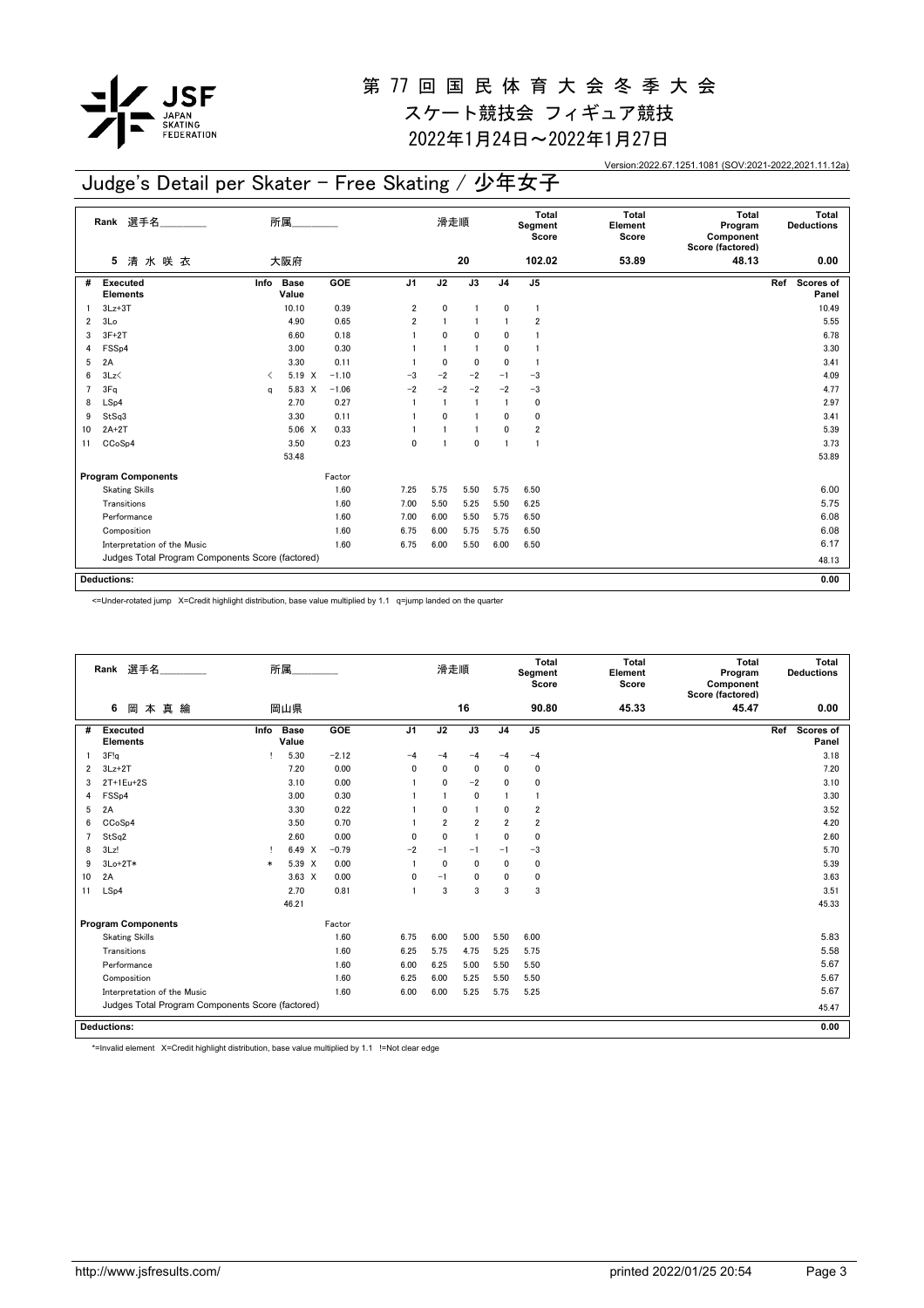

2022年1月24日~2022年1月27日

Version:2022.67.1251.1081 (SOV:2021-2022,2021.11.12a)

## Judge's Detail per Skater - Free Skating / 少年女子

|                | 選手名<br>Rank                                      |      | 所属                   |         |                | 滑走順                     |                 |                         | Total<br>Segment<br>Score | <b>Total</b><br>Element<br>Score | <b>Total</b><br>Program<br>Component<br>Score (factored) | Total<br><b>Deductions</b> |
|----------------|--------------------------------------------------|------|----------------------|---------|----------------|-------------------------|-----------------|-------------------------|---------------------------|----------------------------------|----------------------------------------------------------|----------------------------|
|                | 梓 沙<br>田<br>中<br>7                               |      | 京都府                  |         |                |                         | 15              |                         | 90.21                     | 42.95                            | 50.26                                                    | $-3.00$                    |
| #              | Executed<br><b>Elements</b>                      | Info | <b>Base</b><br>Value | GOE     | J <sub>1</sub> | J2                      | $\overline{J3}$ | J <sub>4</sub>          | J <sub>5</sub>            |                                  |                                                          | Scores of<br>Ref<br>Panel  |
|                | $3Lz + 3T$                                       |      | 10.10                | 0.98    | 2              | $\overline{1}$          | $\overline{2}$  | $\overline{\mathbf{2}}$ | $\mathbf{1}$              |                                  |                                                          | 11.08                      |
| $\overline{2}$ | 3Lo<                                             | ≺    | 3.92                 | $-1.96$ | $-5$           | $-5$                    | $-5$            | $-5$                    | $-5$                      |                                  |                                                          | 1.96                       |
| 3              | 3F!                                              |      | 5.30                 | 0.00    | $-2$           | $\mathbf{0}$            | $\mathbf{0}$    | 0                       | 0                         |                                  |                                                          | 5.30                       |
| 4              | FSSp3                                            |      | 2.60                 | 0.17    |                | $\mathbf{0}$            | $\overline{1}$  | 0                       | 1                         |                                  |                                                          | 2.77                       |
| 5              | 2A                                               |      | 3.30                 | 0.11    |                | $\mathbf{0}$            | $\mathbf 0$     | $\mathbf{0}$            | 1                         |                                  |                                                          | 3.41                       |
| 6              | StSq2                                            |      | 2.60                 | 0.35    | 3              | $\mathbf 0$             | $\overline{2}$  | $\mathbf{1}$            | $\mathbf{1}$              |                                  |                                                          | 2.95                       |
| $\overline{7}$ | 3T                                               |      | 4.62 $\times$        | $-1.26$ | $-4$           | $-3$                    | $-3$            | $-3$                    | $-3$                      |                                  |                                                          | 3.36                       |
| 8              | CCoSp4                                           |      | 3.50                 | 0.35    |                | $\overline{1}$          | $\overline{2}$  | $\overline{1}$          | $\mathbf{1}$              |                                  |                                                          | 3.85                       |
| 9              | 2A<                                              | ≺    | $2.90 \times$        | $-1.32$ | $-5$           | $-5$                    | $-5$            | $-5$                    | $-5$                      |                                  |                                                          | 1.58                       |
| 10             | 3Lzq                                             | a    | 6.49 X               | $-2.95$ | $-5$           | $-5$                    | $-5$            | $-5$                    | $-5$                      |                                  |                                                          | 3.54                       |
| 11             | LSp4                                             |      | 2.70                 | 0.45    | $\overline{1}$ | $\overline{\mathbf{1}}$ | $\overline{2}$  | 3                       | $\overline{\mathbf{2}}$   |                                  |                                                          | 3.15                       |
|                |                                                  |      | 48.03                |         |                |                         |                 |                         |                           |                                  |                                                          | 42.95                      |
|                | <b>Program Components</b>                        |      |                      | Factor  |                |                         |                 |                         |                           |                                  |                                                          |                            |
|                | <b>Skating Skills</b>                            |      |                      | 1.60    | 6.75           | 6.00                    | 6.50            | 6.50                    | 6.00                      |                                  |                                                          | 6.33                       |
|                | Transitions                                      |      |                      | 1.60    | 6.75           | 5.50                    | 6.50            | 6.00                    | 5.25                      |                                  |                                                          | 6.00                       |
|                | Performance                                      |      |                      | 1.60    | 7.00           | 6.00                    | 6.50            | 6.50                    | 5.00                      |                                  |                                                          | 6.33                       |
|                | Composition                                      |      |                      | 1.60    | 6.75           | 6.25                    | 6.75            | 6.25                    | 5.25                      |                                  |                                                          | 6.42                       |
|                | Interpretation of the Music                      |      |                      | 1.60    | 6.50           | 6.25                    | 7.00            | 6.25                    | 5.50                      |                                  |                                                          | 6.33                       |
|                | Judges Total Program Components Score (factored) |      |                      |         |                |                         |                 |                         |                           |                                  |                                                          | 50.26                      |
|                |                                                  |      |                      |         |                |                         |                 |                         |                           |                                  |                                                          |                            |
|                | <b>Deductions:</b>                               |      | 転倒: - 3.00 (3)       |         |                |                         |                 |                         |                           |                                  |                                                          | $-3.00$                    |

<=Under-rotated jump X=Credit highlight distribution, base value multiplied by 1.1 !=Not clear edge q=jump landed on the quarter

|                | Rank 選手名                                         |        | 所属                   |         |                | 滑走順            |                |                | <b>Total</b><br>Segment<br>Score | <b>Total</b><br>Element<br>Score | Total<br>Program<br>Component<br>Score (factored) | <b>Total</b><br><b>Deductions</b> |
|----------------|--------------------------------------------------|--------|----------------------|---------|----------------|----------------|----------------|----------------|----------------------------------|----------------------------------|---------------------------------------------------|-----------------------------------|
|                | 8<br>横 井 きな結                                     |        | 愛知県                  |         |                |                | 21             |                | 87.07                            | 37.60                            | 49.47                                             | 0.00                              |
| #              | <b>Executed</b><br><b>Elements</b>               | Info   | <b>Base</b><br>Value | GOE     | J1             | J2             | J3             | J <sub>4</sub> | J <sub>5</sub>                   |                                  |                                                   | Scores of<br>Ref<br>Panel         |
|                | 2A                                               |        | 3.30                 | 0.77    | $\overline{2}$ | $\overline{2}$ | $\overline{2}$ | 3              | 3                                |                                  |                                                   | 4.07                              |
| 2              | $3S+2T$                                          |        | 5.60                 | 0.14    |                | $\mathbf 0$    |                | 0              | 0                                |                                  |                                                   | 5.74                              |
| 3              | CCoSp4                                           |        | 3.50                 | 0.35    |                | -1             | $\mathbf{1}$   | $\mathbf{0}$   |                                  |                                  |                                                   | 3.85                              |
| 4              | 3Fe                                              | e      | 4.24                 | $-1.13$ | $-4$           | $-2$           | $-3$           | $-2$           | $-3$                             |                                  |                                                   | 3.11                              |
| 5              | 2Lo                                              |        | 1.70                 | 0.00    | 0              | $\mathbf{0}$   | $\mathbf 0$    | 0              | 0                                |                                  |                                                   | 1.70                              |
| 6              | StSq2                                            |        | 2.60                 | 0.17    |                |                | -1             | $\mathbf{0}$   | 0                                |                                  |                                                   | 2.77                              |
| $\overline{7}$ | 3Lz                                              |        | 6.49 X               | 0.20    |                |                | $\mathbf 0$    | $\mathbf{0}$   | 0                                |                                  |                                                   | 6.69                              |
| 8              | FSSp3                                            |        | 2.60                 | 0.09    |                | 0              | $\blacksquare$ | $\Omega$       | 0                                |                                  |                                                   | 2.69                              |
| 9              | 3S                                               |        | 4.73 X               | $-1.58$ | $-4$           | $-3$           | $-3$           | $-4$           | $-4$                             |                                  |                                                   | 3.15                              |
| 10             | 1A+1Eu+SEQ+1S*                                   | $\ast$ | $\sf X$<br>1.41      | $-0.37$ | $-2$           | $-3$           | $-5$           | $-3$           | $-4$                             |                                  |                                                   | 1.04                              |
| 11             | LSp4                                             |        | 2.70                 | 0.09    | $\overline{1}$ | $\mathbf 0$    | $\mathbf{0}$   | $\mathbf 0$    | -1                               |                                  |                                                   | 2.79                              |
|                |                                                  |        | 38.87                |         |                |                |                |                |                                  |                                  |                                                   | 37.60                             |
|                | <b>Program Components</b>                        |        |                      | Factor  |                |                |                |                |                                  |                                  |                                                   |                                   |
|                | <b>Skating Skills</b>                            |        |                      | 1.60    | 6.50           | 6.25           | 6.00           | 6.50           | 6.50                             |                                  |                                                   | 6.42                              |
|                | Transitions                                      |        |                      | 1.60    | 6.25           | 5.75           | 6.00           | 6.00           | 6.50                             |                                  |                                                   | 6.08                              |
|                | Performance                                      |        |                      | 1.60    | 6.75           | 6.00           | 6.00           | 6.25           | 6.25                             |                                  |                                                   | 6.17                              |
|                | Composition                                      |        |                      | 1.60    | 6.50           | 5.75           | 6.25           | 6.25           | 6.25                             |                                  |                                                   | 6.25                              |
|                | Interpretation of the Music                      |        |                      | 1.60    | 6.00           | 6.00           | 6.50           | 6.00           | 6.00                             |                                  |                                                   | 6.00                              |
|                | Judges Total Program Components Score (factored) |        |                      |         |                |                |                |                |                                  |                                  |                                                   | 49.47                             |
|                | <b>Deductions:</b>                               |        |                      |         |                |                |                |                |                                  |                                  |                                                   | 0.00                              |

\*=Invalid element X=Credit highlight distribution, base value multiplied by 1.1 e=Wrong edge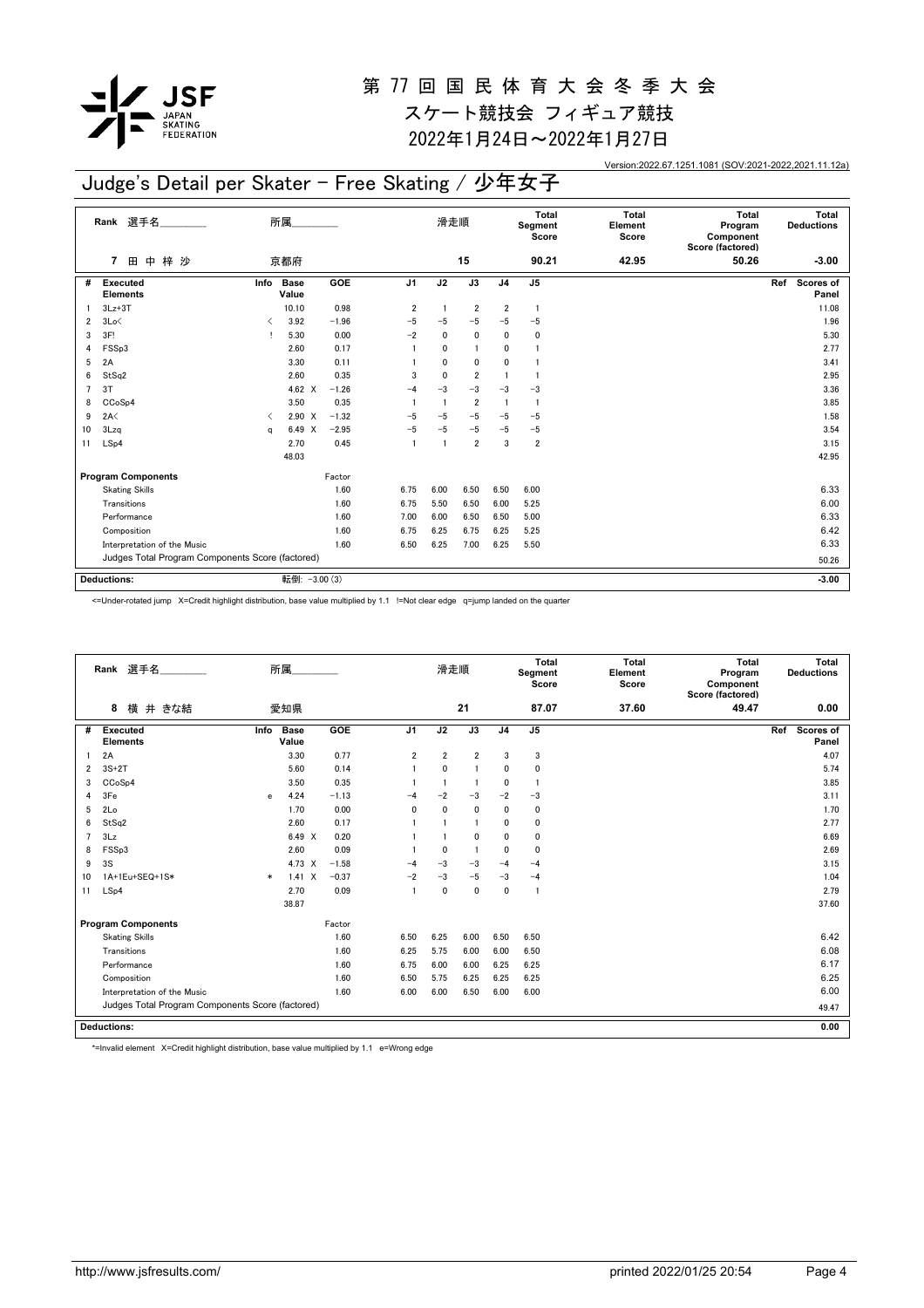

2022年1月24日~2022年1月27日

Version:2022.67.1251.1081 (SOV:2021-2022,2021.11.12a)

## Judge's Detail per Skater - Free Skating / 少年女子

|    | Rank 選手名                                         |      | 所属                   |            |                | 滑走順          |                 |                | Total<br>Segment<br>Score | <b>Total</b><br>Element<br>Score | <b>Total</b><br>Program<br>Component<br>Score (factored) | Total<br><b>Deductions</b> |
|----|--------------------------------------------------|------|----------------------|------------|----------------|--------------|-----------------|----------------|---------------------------|----------------------------------|----------------------------------------------------------|----------------------------|
|    | 長岡柚奈<br>9                                        |      | 北海道                  |            |                |              | 8               |                | 86.64                     | 43.78                            | 43.86                                                    | $-1.00$                    |
| #  | Executed<br><b>Elements</b>                      | Info | <b>Base</b><br>Value | <b>GOE</b> | J1             | J2           | $\overline{J3}$ | J <sub>4</sub> | J <sub>5</sub>            |                                  |                                                          | Ref<br>Scores of<br>Panel  |
|    | 3Lzq                                             | q    | 5.90                 | $-1.38$    | $-2$           | $-3$         | $-3$            | $-2$           | $-2$                      |                                  |                                                          | 4.52                       |
| 2  | 2S                                               |      | 1.30                 | $-0.65$    | $-5$           | $-5$         | $-5$            | $-5$           | $-5$                      |                                  |                                                          | 0.65                       |
| 3  | 2A                                               |      | 3.30                 | 0.55       | $\overline{2}$ | $\mathbf{1}$ | $\overline{1}$  | $\overline{2}$ | 2                         |                                  |                                                          | 3.85                       |
|    | $3T+2T$                                          |      | 5.50                 | 0.28       |                | 0            | $\mathbf{0}$    |                | -1                        |                                  |                                                          | 5.78                       |
| 5  | CCoSp4                                           |      | 3.50                 | 0.35       |                | 0            | $\overline{2}$  | 0              | $\overline{2}$            |                                  |                                                          | 3.85                       |
| 6  | 3Lo                                              |      | 5.39 X               | 0.33       | $\mathbf{0}$   |              | $\mathbf{1}$    | 0              | 1                         |                                  |                                                          | 5.72                       |
|    | $3S+2T$                                          |      | $6.16 \quad X$       | 0.00       |                | 0            | $\mathbf 0$     | 0              | 0                         |                                  |                                                          | 6.16                       |
| 8  | StSq2                                            |      | 2.60                 | 0.35       | $\overline{2}$ |              | $\overline{2}$  |                | 1                         |                                  |                                                          | 2.95                       |
| 9  | 3T+1A+SEQ                                        |      | 4.66 $X$             | 0.14       |                |              | $\mathbf 0$     | 0              | 0                         |                                  |                                                          | 4.80                       |
| 10 | LSp3                                             |      | 2.40                 | 0.00       | 0              | 0            | 0               | 0              | -1                        |                                  |                                                          | 2.40                       |
| 11 | FSS <sub>p4</sub>                                |      | 3.00                 | 0.10       | $\mathbf{0}$   | $\mathbf{0}$ | $\overline{2}$  | $\mathbf{0}$   | $\overline{1}$            |                                  |                                                          | 3.10                       |
|    |                                                  |      | 43.71                |            |                |              |                 |                |                           |                                  |                                                          | 43.78                      |
|    | <b>Program Components</b>                        |      |                      | Factor     |                |              |                 |                |                           |                                  |                                                          |                            |
|    | <b>Skating Skills</b>                            |      |                      | 1.60       | 6.50           | 5.50         | 4.75            | 5.50           | 5.75                      |                                  |                                                          | 5.58                       |
|    | Transitions                                      |      |                      | 1.60       | 6.25           | 5.25         | 4.50            | 5.25           | 5.50                      |                                  |                                                          | 5.33                       |
|    | Performance                                      |      |                      | 1.60       | 6.75           | 5.50         | 4.75            | 5.50           | 5.50                      |                                  |                                                          | 5.50                       |
|    | Composition                                      |      |                      | 1.60       | 6.75           | 5.50         | 5.00            | 5.25           | 5.50                      |                                  |                                                          | 5.42                       |
|    | Interpretation of the Music                      |      |                      | 1.60       | 6.50           | 5.50         | 5.00            | 5.50           | 5.75                      |                                  |                                                          | 5.58                       |
|    | Judges Total Program Components Score (factored) |      |                      |            |                |              |                 |                |                           |                                  |                                                          | 43.86                      |
|    | <b>Deductions:</b>                               |      | 転倒: -1.00 (1)        |            |                |              |                 |                |                           |                                  |                                                          | $-1.00$                    |

X=Credit highlight distribution, base value multiplied by 1.1 q=jump landed on the quarter

|                | Rank 選手名                                         |                                          | 所属                   |         |                | 滑走順            |                |                | <b>Total</b><br>Segment<br>Score | <b>Total</b><br>Element<br>Score | Total<br>Program<br>Component<br>Score (factored) |     | Total<br><b>Deductions</b> |
|----------------|--------------------------------------------------|------------------------------------------|----------------------|---------|----------------|----------------|----------------|----------------|----------------------------------|----------------------------------|---------------------------------------------------|-----|----------------------------|
|                | 10<br>吉<br>玲<br>本                                |                                          | 兵庫県                  |         |                |                | 17             |                | 86.15                            | 41.28                            | 45.87                                             |     | $-1.00$                    |
| #              | <b>Executed</b><br><b>Elements</b>               | Info                                     | <b>Base</b><br>Value | GOE     | J <sub>1</sub> | J2             | J3             | J <sub>4</sub> | J <sub>5</sub>                   |                                  |                                                   | Ref | Scores of<br>Panel         |
|                | $3S+2Lo$                                         |                                          | 6.00                 | $-1.29$ | $-4$           | $-3$           | $-3$           | $-3$           | $-3$                             |                                  |                                                   |     | 4.71                       |
| 2              | 2A+2T+2Lo                                        |                                          | 6.30                 | 0.11    |                |                | $\mathbf 0$    | 0              | $\mathbf 0$                      |                                  |                                                   |     | 6.41                       |
| 3              | 2F                                               |                                          | 1.80                 | 0.18    |                |                | $\blacksquare$ |                | -1                               |                                  |                                                   |     | 1.98                       |
| 4              | FSS <sub>p4</sub>                                |                                          | 3.00                 | 0.40    | $\overline{2}$ | $\mathbf 0$    | $\overline{2}$ |                | $\mathbf{1}$                     |                                  |                                                   |     | 3.40                       |
| 5              | $3T+2T$                                          |                                          | 5.50                 | 0.00    |                | $\mathbf{0}$   | $\mathbf{0}$   | $\mathbf{0}$   | $\Omega$                         |                                  |                                                   |     | 5.50                       |
| 6              | 3T<                                              | $\overline{\left\langle \right\rangle }$ | 3.70 X               | $-1.68$ | $-5$           | $-5$           | $-5$           | $-5$           | $-5$                             |                                  |                                                   |     | 2.02                       |
| $\overline{7}$ | 3S<                                              | $\overline{\left( \right. }%$            | $3.78 \times$        | $-1.49$ | $-4$           | $-5$           | $-5$           | $-3$           | $-4$                             |                                  |                                                   |     | 2.29                       |
| 8              | 2A                                               |                                          | $3.63 \times$        | 0.11    | $\mathbf{0}$   |                | $\overline{1}$ | $\mathbf 0$    | $-1$                             |                                  |                                                   |     | 3.74                       |
| 9              | CCoSp4                                           |                                          | 3.50                 | 0.35    |                |                | $\overline{2}$ |                | $\mathbf{1}$                     |                                  |                                                   |     | 3.85                       |
| 10             | StSq2                                            |                                          | 2.60                 | 0.35    | $\overline{2}$ |                | 3              |                | $\mathbf{1}$                     |                                  |                                                   |     | 2.95                       |
| 11             | FCCoSp4                                          |                                          | 3.50                 | 0.93    | $\overline{2}$ | $\overline{2}$ | 3              | 3              | 3                                |                                  |                                                   |     | 4.43                       |
|                |                                                  |                                          | 43.31                |         |                |                |                |                |                                  |                                  |                                                   |     | 41.28                      |
|                | <b>Program Components</b>                        |                                          |                      | Factor  |                |                |                |                |                                  |                                  |                                                   |     |                            |
|                | <b>Skating Skills</b>                            |                                          |                      | 1.60    | 6.75           | 5.00           | 5.50           | 6.00           | 5.75                             |                                  |                                                   |     | 5.75                       |
|                | Transitions                                      |                                          |                      | 1.60    | 6.75           | 4.75           | 5.50           | 5.75           | 5.25                             |                                  |                                                   |     | 5.50                       |
|                | Performance                                      |                                          |                      | 1.60    | 6.50           | 5.50           | 5.50           | 6.00           | 5.25                             |                                  |                                                   |     | 5.67                       |
|                | Composition                                      |                                          |                      | 1.60    | 6.50           | 5.25           | 5.75           | 6.00           | 5.50                             |                                  |                                                   |     | 5.75                       |
|                | Interpretation of the Music                      |                                          |                      | 1.60    | 6.25           | 5.50           | 6.00           | 6.25           | 5.75                             |                                  |                                                   |     | 6.00                       |
|                | Judges Total Program Components Score (factored) |                                          |                      |         |                |                |                |                |                                  |                                  |                                                   |     | 45.87                      |
|                | Deductions:                                      |                                          | 転倒: -1.00 (1)        |         |                |                |                |                |                                  |                                  |                                                   |     | $-1.00$                    |

<=Under-rotated jump X=Credit highlight distribution, base value multiplied by 1.1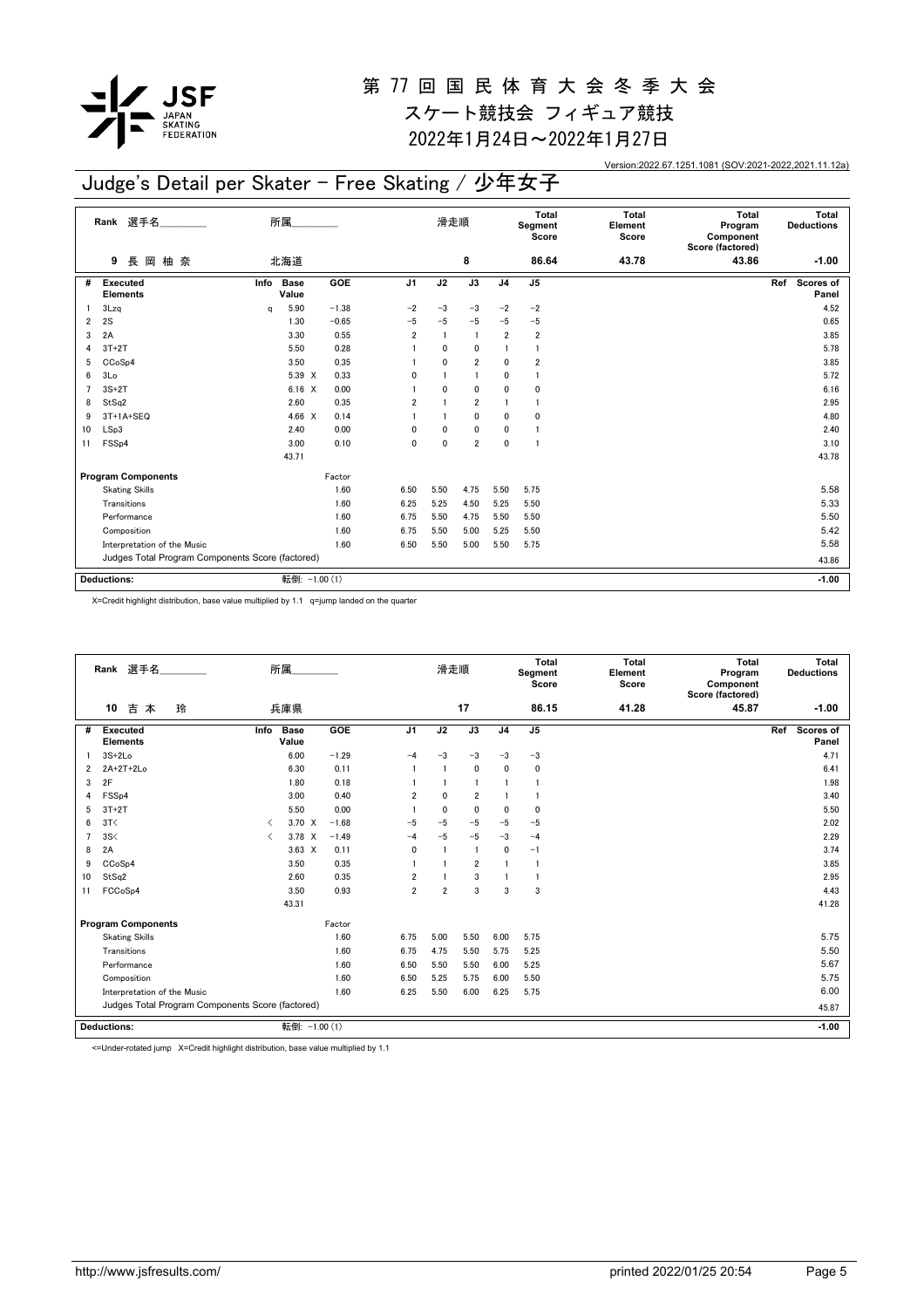

2022年1月24日~2022年1月27日

Version:2022.67.1251.1081 (SOV:2021-2022,2021.11.12a)

## Judge's Detail per Skater - Free Skating / 少年女子

|    | 選手名<br>Rank                                      |        | 所属                   |         |                | 滑走順            |                          |                         | Total<br>Segment<br>Score | <b>Total</b><br>Element<br>Score | <b>Total</b><br>Program<br>Component<br>Score (factored) | Total<br><b>Deductions</b> |
|----|--------------------------------------------------|--------|----------------------|---------|----------------|----------------|--------------------------|-------------------------|---------------------------|----------------------------------|----------------------------------------------------------|----------------------------|
|    | 三 枝 知香子<br>11                                    |        | 千葉県                  |         |                |                | $\overline{\mathbf{2}}$  |                         | 85.60                     | 42.94                            | 42.66                                                    | 0.00                       |
| #  | <b>Executed</b><br><b>Elements</b>               | Info   | <b>Base</b><br>Value | GOE     | J <sub>1</sub> | J2             | $\overline{J3}$          | J <sub>4</sub>          | J <sub>5</sub>            |                                  |                                                          | Ref<br>Scores of<br>Panel  |
|    | 3F!                                              |        | 5.30                 | $-0.35$ | $\overline{1}$ | 0              | $-1$                     | $-1$                    | $-2$                      |                                  |                                                          | 4.95                       |
| 2  | $2A+3T<$                                         | ≺      | 6.66                 | $-0.78$ | $-3$           | $-1$           | $-2$                     | $-2$                    | $-3$                      |                                  |                                                          | 5.88                       |
| 3  | $3F5+2T$                                         |        | 5.54                 | $-1.41$ | $-2$           | $-3$           | $-4$                     | $-3$                    | $-4$                      |                                  |                                                          | 4.13                       |
| 4  | FSS <sub>p4</sub>                                |        | 3.00                 | 0.40    |                | $\mathbf{1}$   | $\overline{2}$           | 1                       | $\overline{2}$            |                                  |                                                          | 3.40                       |
| 5  | $3S+2T+2Lo$                                      |        | 7.30                 | 0.14    | $\overline{2}$ | $\mathbf{0}$   | $\mathbf{1}$             | 0                       | 0                         |                                  |                                                          | 7.44                       |
| 6  | CCoSp4                                           |        | 3.50                 | 0.70    |                | $\overline{2}$ | $\overline{2}$           | $\overline{\mathbf{2}}$ | 3                         |                                  |                                                          | 4.20                       |
| 7  | 3T                                               |        | 4.62 $\times$        | $-1.26$ | $-4$           | $-3$           | $-3$                     | $-3$                    | $-3$                      |                                  |                                                          | 3.36                       |
| 8  | $3S*$                                            | $\ast$ | 0.00 X               | 0.00    |                |                | $\overline{\phantom{0}}$ |                         | $\overline{\phantom{0}}$  |                                  |                                                          | 0.00                       |
| 9  | 2A+2T*+REP                                       | $\ast$ | $2.54 \times$        | 0.00    |                | $\mathbf{0}$   | $\mathbf 0$              | 0                       | 0                         |                                  |                                                          | 2.54                       |
| 10 | StSq3                                            |        | 3.30                 | 0.44    |                | $\mathbf{1}$   | $\overline{2}$           |                         | 2                         |                                  |                                                          | 3.74                       |
| 11 | FCCoSp3                                          |        | 3.00                 | 0.30    | $\mathbf{1}$   | $\mathbf{1}$   | $\overline{1}$           | $\mathbf{1}$            | -1                        |                                  |                                                          | 3.30                       |
|    |                                                  |        | 44.76                |         |                |                |                          |                         |                           |                                  |                                                          | 42.94                      |
|    | <b>Program Components</b>                        |        |                      | Factor  |                |                |                          |                         |                           |                                  |                                                          |                            |
|    | <b>Skating Skills</b>                            |        |                      | 1.60    | 5.75           | 4.75           | 5.50                     | 5.25                    | 5.75                      |                                  |                                                          | 5.50                       |
|    | Transitions                                      |        |                      | 1.60    | 5.25           | 4.50           | 5.25                     | 5.00                    | 5.00                      |                                  |                                                          | 5.08                       |
|    | Performance                                      |        |                      | 1.60    | 5.75           | 4.75           | 5.25                     | 5.25                    | 5.25                      |                                  |                                                          | 5.25                       |
|    | Composition                                      |        |                      | 1.60    | 5.50           | 4.75           | 5.50                     | 5.25                    | 5.25                      |                                  |                                                          | 5.33                       |
|    | Interpretation of the Music                      |        |                      | 1.60    | 5.75           | 5.00           | 5.75                     | 5.50                    | 5.25                      |                                  |                                                          | 5.50                       |
|    | Judges Total Program Components Score (factored) |        |                      |         |                |                |                          |                         |                           |                                  |                                                          | 42.66                      |
|    |                                                  |        |                      |         |                |                |                          |                         |                           |                                  |                                                          |                            |
|    | <b>Deductions:</b>                               |        |                      |         |                |                |                          |                         |                           |                                  |                                                          | 0.00                       |

\*=Invalid element <=Under-rotated jump X=Credit highlight distribution, base value multiplied by 1.1 !=Not clear edge

|    | Rank 選手名                           |                             |                                                  | 所属                   |         |                | 滑走順                     |                |                | Total<br>Segment<br>Score | Total<br>Element<br>Score | Total<br>Program<br>Component<br>Score (factored) |     | Total<br><b>Deductions</b> |
|----|------------------------------------|-----------------------------|--------------------------------------------------|----------------------|---------|----------------|-------------------------|----------------|----------------|---------------------------|---------------------------|---------------------------------------------------|-----|----------------------------|
|    | 12<br>森                            | 実愛                          |                                                  | 愛知県                  |         |                |                         | 13             |                | 84.33                     | 40.53                     | 44.80                                             |     | $-1.00$                    |
| #  | <b>Executed</b><br><b>Elements</b> |                             | Info                                             | <b>Base</b><br>Value | GOE     | J <sub>1</sub> | J2                      | J3             | J <sub>4</sub> | J <sub>5</sub>            |                           |                                                   | Ref | <b>Scores of</b><br>Panel  |
|    | $3Lz + 2T$                         |                             |                                                  | 7.20                 | 0.59    | $\overline{1}$ | $\overline{1}$          | $\overline{1}$ | 0              | -1                        |                           |                                                   |     | 7.79                       |
| 2  | 2F                                 |                             |                                                  | 1.80                 | $-0.60$ | $-3$           | $-3$                    | $-3$           | $-4$           | $-4$                      |                           |                                                   |     | 1.20                       |
| 3  | 2A+1Eu+2F                          |                             |                                                  | 5.60                 | 0.22    | $\overline{2}$ | $\overline{\mathbf{1}}$ | $\mathbf 0$    | $\mathbf{0}$   |                           |                           |                                                   |     | 5.82                       |
| 4  | FSS <sub>p4</sub>                  |                             |                                                  | 3.00                 | $-0.30$ |                | $-1$                    | $-1$           | $-1$           | $-1$                      |                           |                                                   |     | 2.70                       |
| 5  | StSq2                              |                             |                                                  | 2.60                 | 0.09    |                | $\mathbf{0}$            | -1             | $\mathbf{0}$   | 0                         |                           |                                                   |     | 2.69                       |
| 6  | 3Lz                                |                             |                                                  | 5.90                 | 0.39    |                | $\overline{\mathbf{1}}$ | -1             | $\mathbf{0}$   | $\mathbf{0}$              |                           |                                                   |     | 6.29                       |
| 7  | CCoSp4                             |                             |                                                  | 3.50                 | 0.12    | $\mathbf{0}$   | $\mathbf{0}$            | -1             | $\mathbf{0}$   |                           |                           |                                                   |     | 3.62                       |
| 8  | 2A                                 |                             |                                                  | $3.63 \times$        | 0.33    |                | -1                      |                |                |                           |                           |                                                   |     | 3.96                       |
| 9  | 2S                                 |                             |                                                  | $1.43 \times$        | 0.00    | $\Omega$       | $\mathbf 0$             | $\mathbf{0}$   | $\Omega$       | 0                         |                           |                                                   |     | 1.43                       |
| 10 | 3S<                                |                             | $\overline{\left( \right. }%$                    | $3.78 \times$        | $-1.72$ | $-5$           | $-5$                    | $-5$           | $-5$           | $-5$                      |                           |                                                   |     | 2.06                       |
| 11 | LSp4                               |                             |                                                  | 2.70                 | 0.27    | $\overline{1}$ | $\mathbf 0$             | $\overline{1}$ | $\overline{1}$ | -1                        |                           |                                                   |     | 2.97                       |
|    |                                    |                             |                                                  | 41.14                |         |                |                         |                |                |                           |                           |                                                   |     | 40.53                      |
|    | <b>Program Components</b>          |                             |                                                  |                      | Factor  |                |                         |                |                |                           |                           |                                                   |     |                            |
|    | <b>Skating Skills</b>              |                             |                                                  |                      | 1.60    | 6.50           | 5.25                    | 5.75           | 5.75           | 6.25                      |                           |                                                   |     | 5.92                       |
|    | Transitions                        |                             |                                                  |                      | 1.60    | 6.25           | 4.75                    | 5.25           | 5.00           | 6.00                      |                           |                                                   |     | 5.42                       |
|    | Performance                        |                             |                                                  |                      | 1.60    | 6.25           | 5.00                    | 5.50           | 5.25           | 5.75                      |                           |                                                   |     | 5.50                       |
|    | Composition                        |                             |                                                  |                      | 1.60    | 6.00           | 5.00                    | 5.50           | 5.50           | 5.75                      |                           |                                                   |     | 5.58                       |
|    |                                    | Interpretation of the Music |                                                  |                      | 1.60    | 6.25           | 5.25                    | 5.75           | 5.50           | 5.50                      |                           |                                                   |     | 5.58                       |
|    |                                    |                             | Judges Total Program Components Score (factored) |                      |         |                |                         |                |                |                           |                           |                                                   |     | 44.80                      |
|    | Deductions:                        |                             |                                                  | 転倒: -1.00 (1)        |         |                |                         |                |                |                           |                           |                                                   |     | $-1.00$                    |

<=Under-rotated jump X=Credit highlight distribution, base value multiplied by 1.1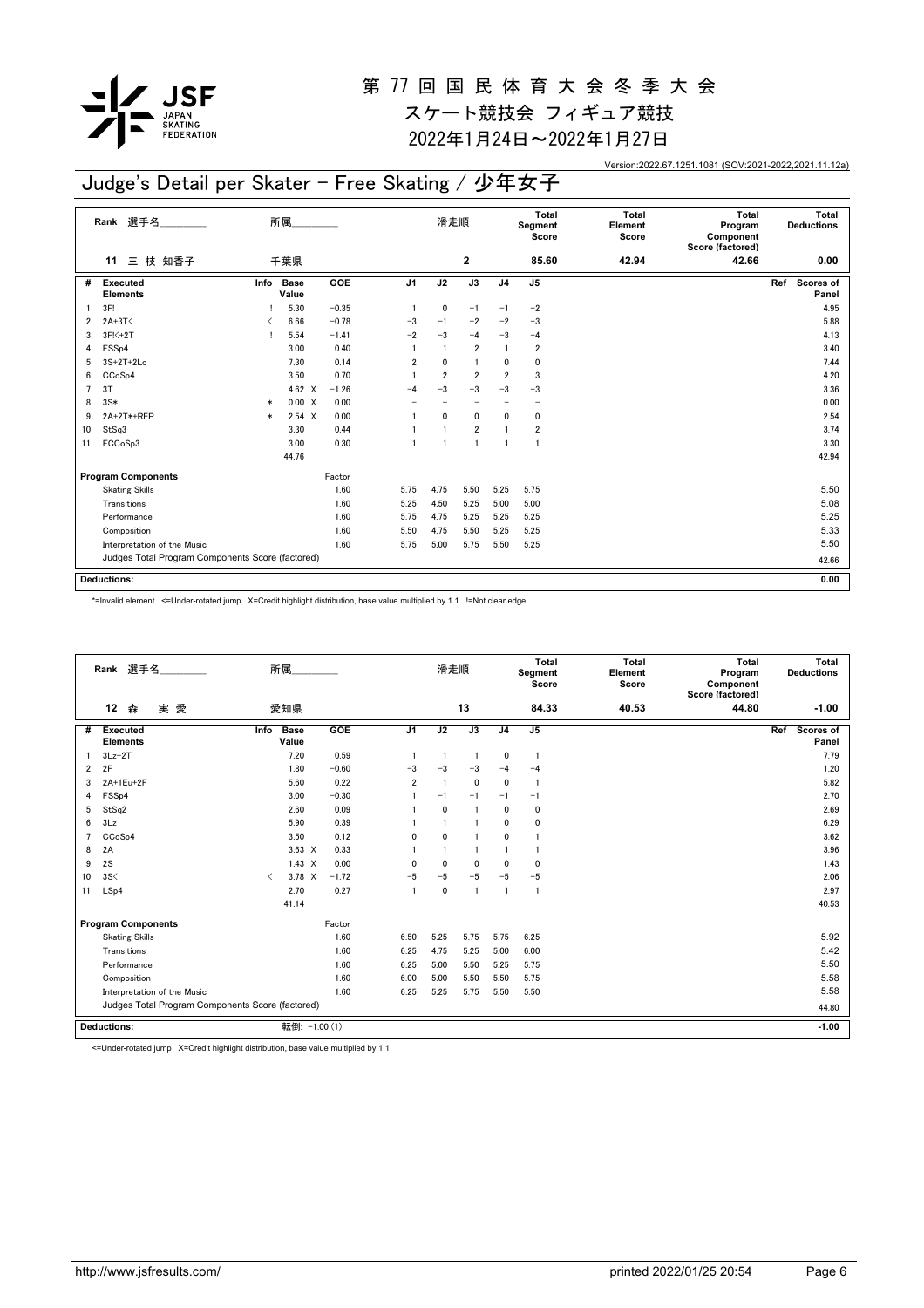

2022年1月24日~2022年1月27日

Version:2022.67.1251.1081 (SOV:2021-2022,2021.11.12a)

## Judge's Detail per Skater - Free Skating / 少年女子

|                | 選手名<br>Rank                                      |      | 所属                   |            |                | 滑走順            |                |                | Total<br>Segment<br>Score | <b>Total</b><br>Element<br>Score | <b>Total</b><br>Program<br>Component<br>Score (factored) | Total<br><b>Deductions</b> |
|----------------|--------------------------------------------------|------|----------------------|------------|----------------|----------------|----------------|----------------|---------------------------|----------------------------------|----------------------------------------------------------|----------------------------|
|                | 鴨 井 彬莉彩<br>13                                    |      | 福岡県                  |            |                |                | 12             |                | 83.52                     | 38.92                            | 45.60                                                    | $-1.00$                    |
| #              | <b>Executed</b><br><b>Elements</b>               | Info | <b>Base</b><br>Value | <b>GOE</b> | J <sub>1</sub> | J2             | J3             | J <sub>4</sub> | J <sub>5</sub>            |                                  |                                                          | Ref<br>Scores of<br>Panel  |
|                | $3Lz + 2T$                                       |      | 7.20                 | 0.20       |                |                | $\mathbf 0$    | 0              | 0                         |                                  |                                                          | 7.40                       |
| $\overline{2}$ | 3Lo                                              |      | 4.90                 | $-2.45$    | $-5$           | $-5$           | $-5$           | $-5$           | $-5$                      |                                  |                                                          | 2.45                       |
| 3              | 3Tq                                              | a    | 4.20                 | $-0.84$    | $-2$           | $-1$           | $-2$           | $-2$           | $-2$                      |                                  |                                                          | 3.36                       |
| 4              | CCoSp4                                           |      | 3.50                 | 0.35       |                | $\overline{1}$ | $\overline{2}$ | $\mathbf{1}$   | $\mathbf{1}$              |                                  |                                                          | 3.85                       |
| 5              | 2Fe                                              | e    | 1.44                 | $-0.48$    | $-3$           | $-3$           | $-5$           | $-3$           | $-4$                      |                                  |                                                          | 0.96                       |
| 6              | $3Lo+2T$                                         |      | 6.82 X               | 0.00       |                | 0              | $\mathbf 0$    | 0              | 0                         |                                  |                                                          | 6.82                       |
| 7              | FCCoSp3                                          |      | 3.00                 | 0.00       | 0              | $\mathbf 0$    | $\mathbf{0}$   | $\mathbf{0}$   | $\mathbf 0$               |                                  |                                                          | 3.00                       |
| 8              | 2Lz                                              | <<   | 0.66 X               | $-0.28$    | $-4$           | -5             | $-5$           | $-5$           | $-4$                      |                                  |                                                          | 0.38                       |
| 9              | 2A                                               |      | $3.63 \times$        | 0.11       | $\mathbf 0$    | $\mathbf 0$    | $\overline{1}$ | $\mathbf{0}$   | -1                        |                                  |                                                          | 3.74                       |
| 10             | StSq3                                            |      | 3.30                 | 0.33       |                | $\mathbf{1}$   | $\overline{1}$ | 0              | 1                         |                                  |                                                          | 3.63                       |
| 11             | LSp4                                             |      | 2.70                 | 0.63       |                | $\overline{2}$ | $\overline{2}$ | 3              | 3                         |                                  |                                                          | 3.33                       |
|                |                                                  |      | 41.35                |            |                |                |                |                |                           |                                  |                                                          | 38.92                      |
|                | <b>Program Components</b>                        |      |                      | Factor     |                |                |                |                |                           |                                  |                                                          |                            |
|                | <b>Skating Skills</b>                            |      |                      | 1.60       | 6.25           | 6.00           | 5.25           | 5.75           | 6.00                      |                                  |                                                          | 5.92                       |
|                | Transitions                                      |      |                      | 1.60       | 6.00           | 5.50           | 4.75           | 5.25           | 5.75                      |                                  |                                                          | 5.50                       |
|                | Performance                                      |      |                      | 1.60       | 6.25           | 5.75           | 5.00           | 5.50           | 5.75                      |                                  |                                                          | 5.67                       |
|                | Composition                                      |      |                      | 1.60       | 6.00           | 5.75           | 5.25           | 5.50           | 5.50                      |                                  |                                                          | 5.58                       |
|                | Interpretation of the Music                      |      |                      | 1.60       | 5.75           | 6.00           | 5.50           | 5.75           | 6.00                      |                                  |                                                          | 5.83                       |
|                | Judges Total Program Components Score (factored) |      |                      |            |                |                |                |                |                           |                                  | 45.60                                                    |                            |
|                |                                                  |      |                      |            |                |                |                |                |                           |                                  |                                                          |                            |
|                | <b>Deductions:</b>                               |      | 転倒: -1.00 (1)        |            |                |                |                |                |                           |                                  |                                                          | $-1.00$                    |

<<=Downgraded jump X=Credit highlight distribution, base value multiplied by 1.1 e=Wrong edge q=jump landed on the quarter

|                | Rank 選手名                                         |      | 所属                   |         |                | 滑走順            |                |                | Total<br>Segment<br>Score | <b>Total</b><br>Element<br>Score | Total<br>Program<br>Component<br>Score (factored) |     | Total<br><b>Deductions</b> |
|----------------|--------------------------------------------------|------|----------------------|---------|----------------|----------------|----------------|----------------|---------------------------|----------------------------------|---------------------------------------------------|-----|----------------------------|
|                | 岩崎陽菜<br>14                                       |      | 大阪府                  |         |                |                | 18             |                | 83.12                     | 41.12                            | 44.00                                             |     | $-2.00$                    |
| #              | <b>Executed</b><br><b>Elements</b>               | Info | <b>Base</b><br>Value | GOE     | J <sub>1</sub> | J2             | J3             | J <sub>4</sub> | J <sub>5</sub>            |                                  |                                                   | Ref | Scores of<br>Panel         |
|                | 3F!+2T                                           |      | 6.60                 | $-0.88$ | $-2$           | $-2$           | $-1$           | $-1$           | $-2$                      |                                  |                                                   |     | 5.72                       |
| $\overline{2}$ | 3 <sub>Lo</sub>                                  |      | 4.90                 | $-0.49$ | 0              | $-1$           | $-1$           | $-1$           | $-1$                      |                                  |                                                   |     | 4.41                       |
| 3              | 3Lz                                              |      | 5.90                 | $-1.18$ | $-2$           | $-2$           | $-2$           | $-3$           | $-1$                      |                                  |                                                   |     | 4.72                       |
|                | FSS <sub>p4</sub>                                |      | 3.00                 | 0.50    |                | $\overline{2}$ | $\overline{2}$ | $\mathbf{1}$   | $\overline{2}$            |                                  |                                                   |     | 3.50                       |
| 5              | $3F+2T$                                          |      | 6.60                 | 0.35    |                | 0              | 1              | 0              |                           |                                  |                                                   |     | 6.95                       |
| 6              | CC <sub>o</sub> S <sub>p4</sub>                  |      | 3.50                 | 0.35    |                |                |                |                | $\mathbf{1}$              |                                  |                                                   |     | 3.85                       |
|                | 2A                                               |      | $3.63 \times$        | 0.33    |                |                | -1             |                | $\overline{2}$            |                                  |                                                   |     | 3.96                       |
| 8              | 1Lz                                              |      | 0.66 X               | $-0.30$ | $-5$           | $-3$           | $-5$           | $-5$           | $-5$                      |                                  |                                                   |     | 0.36                       |
| 9              | 2A                                               |      | $3.63 \times$        | $-1.65$ | $-5$           | $-5$           | $-5$           | $-5$           | $-5$                      |                                  |                                                   |     | 1.98                       |
| 10             | StSq2                                            |      | 2.60                 | $-0.17$ |                | $-2$           | $-1$           | $-1$           | $\mathbf 0$               |                                  |                                                   |     | 2.43                       |
| 11             | LSp4                                             |      | 2.70                 | 0.54    |                |                | $\overline{2}$ | 3              | 3                         |                                  |                                                   |     | 3.24                       |
|                |                                                  |      | 43.72                |         |                |                |                |                |                           |                                  |                                                   |     | 41.12                      |
|                | <b>Program Components</b>                        |      |                      | Factor  |                |                |                |                |                           |                                  |                                                   |     |                            |
|                | <b>Skating Skills</b>                            |      |                      | 1.60    | 6.75           | 5.00           | 5.50           | 5.50           | 6.25                      |                                  |                                                   |     | 5.75                       |
|                | Transitions                                      |      |                      | 1.60    | 6.00           | 4.50           | 5.00           | 5.25           | 5.75                      |                                  |                                                   |     | 5.33                       |
|                | Performance                                      |      |                      | 1.60    | 6.50           | 4.75           | 5.00           | 5.50           | 5.50                      |                                  |                                                   |     | 5.33                       |
|                | Composition                                      |      |                      | 1.60    | 6.50           | 4.75           | 5.25           | 5.50           | 5.50                      |                                  |                                                   |     | 5.42                       |
|                | Interpretation of the Music                      |      |                      | 1.60    | 6.25           | 5.00           | 5.50           | 5.50           | 6.00                      |                                  |                                                   |     | 5.67                       |
|                | Judges Total Program Components Score (factored) |      |                      |         |                |                |                |                |                           |                                  |                                                   |     | 44.00                      |
|                | <b>Deductions:</b>                               |      | 転倒: - 2.00 (2)       |         |                |                |                |                |                           |                                  |                                                   |     | $-2.00$                    |

X=Credit highlight distribution, base value multiplied by 1.1 !=Not clear edge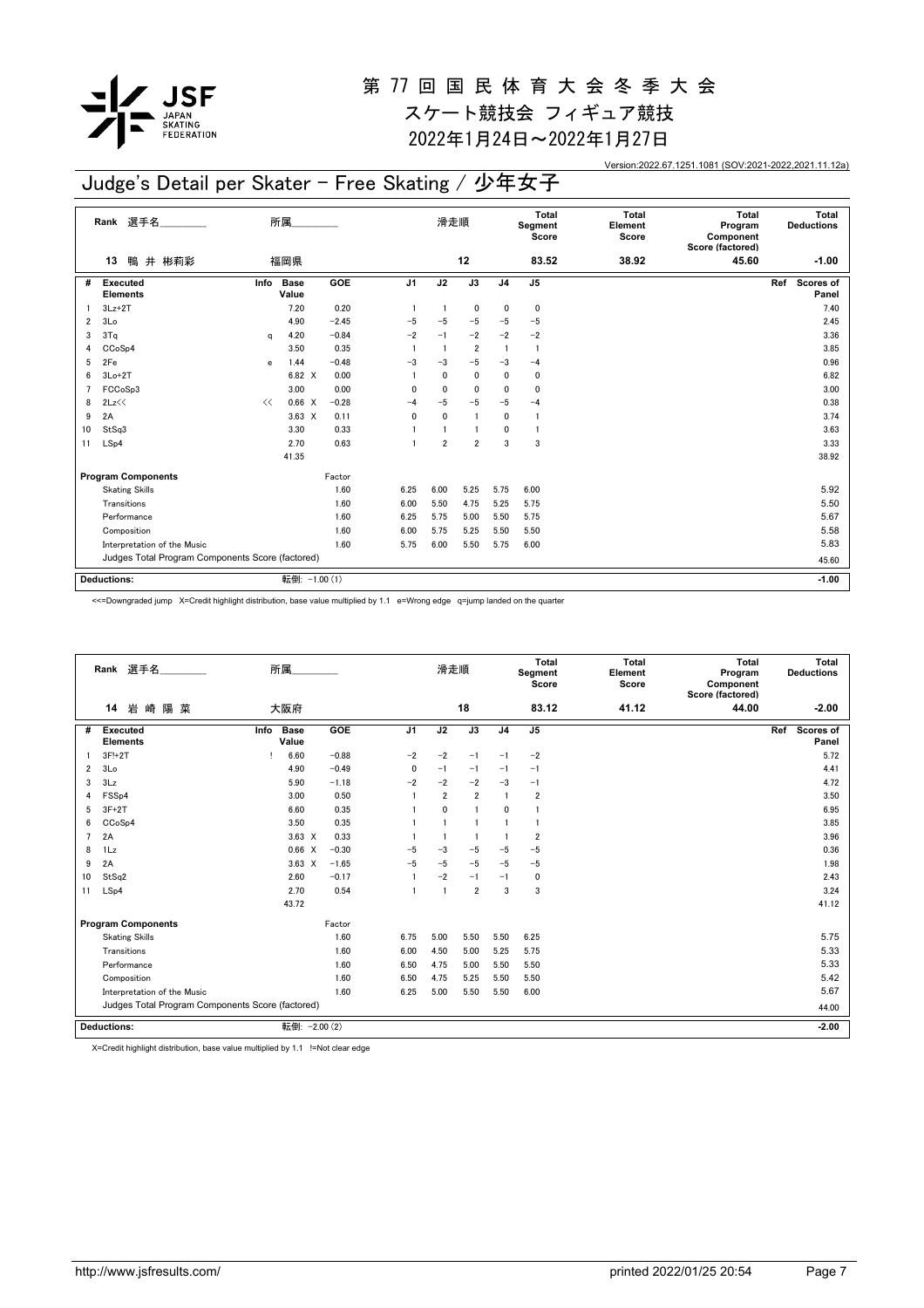

2022年1月24日~2022年1月27日

Version:2022.67.1251.1081 (SOV:2021-2022,2021.11.12a)

## Judge's Detail per Skater - Free Skating / 少年女子

|    | Rank 選手名                                         | 所属.                          |            |                | 滑走順            |                 |                | Total<br>Segment<br>Score | <b>Total</b><br>Element<br>Score | <b>Total</b><br>Program<br>Component<br>Score (factored) | Total<br><b>Deductions</b> |
|----|--------------------------------------------------|------------------------------|------------|----------------|----------------|-----------------|----------------|---------------------------|----------------------------------|----------------------------------------------------------|----------------------------|
|    | 池<br>田あい<br>15                                   | 兵庫県                          |            |                |                | 10              |                | 82.39                     | 40.52                            | 41.87                                                    | 0.00                       |
| #  | Executed<br><b>Elements</b>                      | Info<br><b>Base</b><br>Value | <b>GOE</b> | J <sub>1</sub> | J2             | $\overline{J3}$ | J <sub>4</sub> | J <sub>5</sub>            |                                  |                                                          | Scores of<br>Ref<br>Panel  |
|    | 2A                                               | 3.30                         | 0.33       |                | $\overline{1}$ | $\mathbf{1}$    | $\overline{1}$ | $\overline{\mathbf{2}}$   |                                  |                                                          | 3.63                       |
| 2  | $3S+2T$                                          | 5.60                         | 0.14       |                | $\mathbf{0}$   | $\mathbf 0$     | 0              | 1                         |                                  |                                                          | 5.74                       |
| 3  | FSS <sub>p4</sub>                                | 3.00                         | 0.60       |                | $\overline{2}$ | $\overline{2}$  | 2              | $\overline{\mathbf{2}}$   |                                  |                                                          | 3.60                       |
| 4  | 3T                                               | 4.20                         | 0.00       |                | $\mathbf{0}$   | 0               | $\mathbf 0$    | 0                         |                                  |                                                          | 4.20                       |
| 5  | LSp4                                             | 2.70                         | 0.27       |                | $\mathbf{1}$   | $\mathbf 0$     | -1             | $\mathbf{1}$              |                                  |                                                          | 2.97                       |
| 6  | 3S                                               | 4.30                         | 0.29       | 0              | $\overline{1}$ | $\overline{1}$  | 0              | $\overline{\mathbf{2}}$   |                                  |                                                          | 4.59                       |
| 7  | 2A                                               | $3.63 \times$                | $-0.22$    | 0              | $-1$           | $-1$            | $-3$           | 0                         |                                  |                                                          | 3.41                       |
| 8  | StSq2                                            | 2.60                         | 0.00       | 0              | $\mathbf 0$    | $\mathbf 0$     | 0              | 0                         |                                  |                                                          | 2.60                       |
| 9  | 3T+REP                                           | $3.23 \times$                | 0.00       | $\mathbf 0$    | $\mathbf{0}$   | $\mathbf 0$     | $\mathbf{0}$   |                           |                                  |                                                          | 3.23                       |
| 10 | $2F+2T$                                          | $3.41 \times$                | $-0.06$    | 0              | $\mathbf{0}$   | $-1$            | 0              | $-1$                      |                                  |                                                          | 3.35                       |
| 11 | CCoSp3                                           | 3.00                         | 0.20       | $\mathbf 0$    | $\mathbf 0$    | $\overline{1}$  | $\overline{1}$ | $\overline{\mathbf{2}}$   |                                  |                                                          | 3.20                       |
|    |                                                  | 38.97                        |            |                |                |                 |                |                           |                                  |                                                          | 40.52                      |
|    | <b>Program Components</b>                        |                              | Factor     |                |                |                 |                |                           |                                  |                                                          |                            |
|    | <b>Skating Skills</b>                            |                              | 1.60       | 6.25           | 4.75           | 5.00            | 5.50           | 6.00                      |                                  |                                                          | 5.50                       |
|    | Transitions                                      |                              | 1.60       | 5.75           | 4.50           | 4.50            | 5.25           | 5.50                      |                                  |                                                          | 5.08                       |
|    | Performance                                      |                              | 1.60       | 6.00           | 5.00           | 4.75            | 5.00           | 5.50                      |                                  |                                                          | 5.17                       |
|    | Composition                                      |                              | 1.60       | 5.75           | 4.75           | 5.00            | 5.25           | 5.50                      |                                  |                                                          | 5.25                       |
|    | Interpretation of the Music                      |                              | 1.60       | 5.50           | 4.75           | 4.75            | 5.25           | 5.75                      |                                  |                                                          | 5.17                       |
|    | Judges Total Program Components Score (factored) |                              |            |                |                |                 |                |                           |                                  |                                                          | 41.87                      |
|    |                                                  |                              |            |                |                |                 |                |                           |                                  |                                                          |                            |
|    | <b>Deductions:</b>                               |                              |            |                |                |                 |                |                           |                                  |                                                          | 0.00                       |

X=Credit highlight distribution, base value multiplied by 1.1 REP=Jump repetition

|                | Rank 選手名                                         |                               | 所属                   |         |                | 滑走順            |                |                | <b>Total</b><br>Segment<br>Score | <b>Total</b><br>Element<br>Score | Total<br>Program<br>Component<br>Score (factored) | Total<br><b>Deductions</b> |  |
|----------------|--------------------------------------------------|-------------------------------|----------------------|---------|----------------|----------------|----------------|----------------|----------------------------------|----------------------------------|---------------------------------------------------|----------------------------|--|
|                | 16<br>石<br>田<br>真<br>綾                           |                               | 埼玉県                  |         |                |                | 11             |                | 81.86                            | 39.39                            | 43.47                                             | $-1.00$                    |  |
| #              | <b>Executed</b><br><b>Elements</b>               | Info                          | <b>Base</b><br>Value | GOE     | J <sub>1</sub> | J2             | J3             | J <sub>4</sub> | J <sub>5</sub>                   |                                  |                                                   | Ref<br>Scores of<br>Panel  |  |
|                | $2A+3T$                                          |                               | 7.50                 | 0.84    | 2              | 2              | $\overline{2}$ | $\overline{2}$ | $\overline{\mathbf{2}}$          |                                  |                                                   | 8.34                       |  |
| $\overline{2}$ | 3Lo<                                             | $\overline{\phantom{a}}$      | 3.92                 | $-1.96$ | $-5$           | $-5$           | $-5$           | $-5$           | $-5$                             |                                  |                                                   | 1.96                       |  |
| 3              | 2Lze                                             | e                             | 1.68                 | $-0.45$ | $-3$           | $-1$           | $-3$           | $-2$           | $-3$                             |                                  |                                                   | 1.23                       |  |
| 4              | FSS <sub>p4</sub>                                |                               | 3.00                 | 0.60    |                | 3              | $\overline{2}$ | $\mathbf{1}$   | 3                                |                                  |                                                   | 3.60                       |  |
| 5              | StSq2                                            |                               | 2.60                 | 0.17    |                | $\overline{1}$ | $\overline{2}$ | $\mathbf{0}$   | 0                                |                                  |                                                   | 2.77                       |  |
| 6              | 3T                                               |                               | 4.20                 | $-0.56$ | $-1$           | $-3$           | $-2$           | $-1$           | $\mathbf{0}$                     |                                  |                                                   | 3.64                       |  |
| 7              | 2A+2T+2Lo<                                       | $\overline{\left( \right. }%$ | 6.56 X               | $-0.88$ | $-3$           | $-3$           | $-3$           | $-2$           | $-2$                             |                                  |                                                   | 5.68                       |  |
| 8              | LSp3                                             |                               | 2.40                 | 0.32    | $\Omega$       | $\overline{1}$ | $\overline{2}$ | $\overline{2}$ | -1                               |                                  |                                                   | 2.72                       |  |
| 9              | 2Lze                                             | e                             | 1.85<br>X            | $-0.45$ | $-3$           | $-1$           | $-3$           | $-2$           | $-3$                             |                                  |                                                   | 1.40                       |  |
| 10             | $2F+2Lo$                                         |                               | 3.85 X               | 0.00    |                | 0              | $\mathbf 0$    | $\mathbf 0$    | 0                                |                                  |                                                   | 3.85                       |  |
| 11             | CCoSp4                                           |                               | 3.50                 | 0.70    | $\overline{2}$ | $\overline{2}$ | 3              | $\mathbf{1}$   | $\overline{2}$                   |                                  |                                                   | 4.20                       |  |
|                |                                                  |                               | 41.06                |         |                |                |                |                |                                  |                                  |                                                   | 39.39                      |  |
|                | <b>Program Components</b>                        |                               |                      | Factor  |                |                |                |                |                                  |                                  |                                                   |                            |  |
|                | <b>Skating Skills</b>                            |                               |                      | 1.60    | 6.00           | 5.00           | 5.50           | 5.50           | 6.00                             |                                  |                                                   | 5.67                       |  |
|                | Transitions                                      |                               |                      | 1.60    | 5.75           | 4.75           | 5.50           | 5.00           | 5.50                             |                                  |                                                   | 5.33                       |  |
|                | Performance                                      |                               |                      | 1.60    | 6.00           | 5.25           | 5.50           | 5.25           | 5.50                             |                                  |                                                   | 5.42                       |  |
|                | Composition                                      |                               |                      | 1.60    | 5.75           | 5.00           | 5.75           | 5.25           | 5.25                             |                                  |                                                   | 5.42                       |  |
|                | Interpretation of the Music                      |                               |                      | 1.60    | 5.75           | 5.00           | 5.75           | 5.00           | 5.25                             |                                  |                                                   | 5.33                       |  |
|                | Judges Total Program Components Score (factored) |                               |                      |         |                |                |                |                |                                  |                                  |                                                   | 43.47                      |  |
|                | <b>Deductions:</b>                               |                               | 転倒: -1.00 (1)        |         |                |                |                |                |                                  |                                  |                                                   | $-1.00$                    |  |

<=Under-rotated jump X=Credit highlight distribution, base value multiplied by 1.1 e=Wrong edge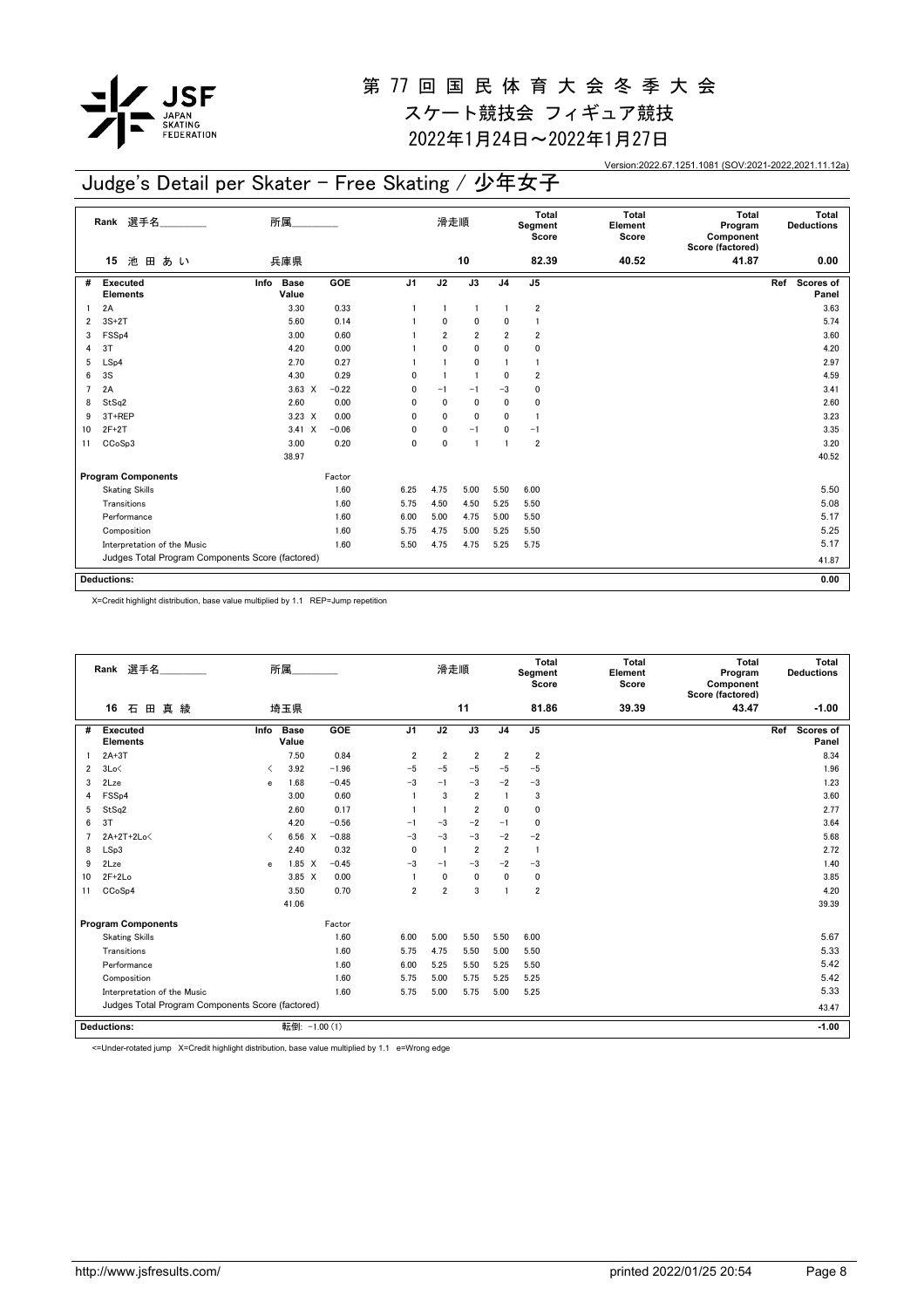

2022年1月24日~2022年1月27日

Version:2022.67.1251.1081 (SOV:2021-2022,2021.11.12a)

## Judge's Detail per Skater - Free Skating / 少年女子

|    | Rank 選手名                                         |                                          | 所属                   |         |                | 滑走順          |                 |                | Total<br>Segment<br>Score | <b>Total</b><br>Element<br>Score | <b>Total</b><br>Program<br>Component<br>Score (factored) | Total<br><b>Deductions</b> |
|----|--------------------------------------------------|------------------------------------------|----------------------|---------|----------------|--------------|-----------------|----------------|---------------------------|----------------------------------|----------------------------------------------------------|----------------------------|
|    | 田邊桜香<br>17                                       |                                          | 神奈川県                 |         |                |              | 14              |                | 77.05                     | 35.99                            | 43.06                                                    | $-2.00$                    |
| #  | Executed<br>Info<br><b>Elements</b>              |                                          | <b>Base</b><br>Value | GOE     | J <sub>1</sub> | J2           | $\overline{J3}$ | J <sub>4</sub> | J <sub>5</sub>            |                                  |                                                          | Ref<br>Scores of<br>Panel  |
|    | 3Lz<<                                            | <<                                       | 2.10                 | $-1.05$ | $-5$           | $-5$         | $-5$            | $-5$           | $-5$                      |                                  |                                                          | 1.05                       |
| 2  | $2A+3T<$                                         | ✓                                        | 6.66                 | $-0.67$ | $-3$           | $-1$         | $-1$            | $-2$           | $-3$                      |                                  |                                                          | 5.99                       |
| 3  | 2Lo                                              |                                          | 1.70                 | 0.06    | 0              | $\mathbf{0}$ | $\mathbf{1}$    | 0              | $\overline{1}$            |                                  |                                                          | 1.76                       |
|    | StSq3                                            |                                          | 3.30                 | 0.55    | $\overline{2}$ | $\mathbf{1}$ | $\overline{2}$  | 0              | $\overline{\mathbf{2}}$   |                                  |                                                          | 3.85                       |
| 5  | FCSp3                                            |                                          | 2.80                 | 0.00    | 0              | $\mathbf 0$  | $\mathbf 0$     | $\mathbf 0$    | $\overline{1}$            |                                  |                                                          | 2.80                       |
| 6  | 3T<                                              | $\overline{\left\langle \right\rangle }$ | 3.36                 | $-1.68$ | $-5$           | $-5$         | $-5$            | $-5$           | $-5$                      |                                  |                                                          | 1.68                       |
|    | $3S<+2T$                                         | ≺                                        | $5.21 \t X$          | $-0.92$ | $-3$           | $-2$         | $-3$            | $-2$           | $-3$                      |                                  |                                                          | 4.29                       |
| 8  | 2A                                               |                                          | $3.63 \times$        | 0.22    | $\mathbf{0}$   | $\mathbf{1}$ | $\overline{1}$  | $\mathbf{1}$   | $-1$                      |                                  |                                                          | 3.85                       |
| 9  | $3S<+2Tq$                                        | $\overline{\left\langle \right\rangle }$ | $5.21 \t X$          | $-1.49$ | $-5$           | $-5$         | $-4$            | $-4$           | $-4$                      |                                  |                                                          | 3.72                       |
| 10 | CC <sub>o</sub> S <sub>p4</sub>                  |                                          | 3.50                 | 0.35    |                | $\mathbf{1}$ | $\overline{2}$  | $\mathbf{1}$   | $\mathbf{1}$              |                                  |                                                          | 3.85                       |
| 11 | LSp4                                             |                                          | 2.70                 | 0.45    | $\overline{2}$ | $\Omega$     | $\overline{2}$  | $\mathbf{1}$   | $\overline{\mathbf{2}}$   |                                  |                                                          | 3.15                       |
|    |                                                  |                                          | 40.17                |         |                |              |                 |                |                           |                                  |                                                          | 35.99                      |
|    | <b>Program Components</b>                        |                                          |                      | Factor  |                |              |                 |                |                           |                                  |                                                          |                            |
|    | <b>Skating Skills</b>                            |                                          |                      | 1.60    | 6.00           | 5.50         | 5.50            | 5.25           | 5.75                      |                                  |                                                          | 5.58                       |
|    | Transitions                                      |                                          |                      | 1.60    | 5.75           | 4.75         | 5.00            | 5.00           | 5.25                      |                                  |                                                          | 5.08                       |
|    | Performance                                      |                                          |                      | 1.60    | 6.00           | 5.00         | 5.25            | 5.25           | 5.25                      |                                  |                                                          | 5.25                       |
|    | Composition                                      |                                          |                      | 1.60    | 6.00           | 5.00         | 5.75            | 5.00           | 5.50                      |                                  |                                                          | 5.42                       |
|    | Interpretation of the Music                      |                                          |                      | 1.60    | 6.00           | 5.25         | 6.00            | 5.25           | 5.50                      |                                  |                                                          | 5.58                       |
|    | Judges Total Program Components Score (factored) |                                          |                      |         |                |              |                 |                |                           |                                  |                                                          | 43.06                      |
|    |                                                  |                                          |                      |         |                |              |                 |                |                           |                                  |                                                          |                            |
|    | <b>Deductions:</b>                               |                                          | 転倒: - 2.00 (2)       |         |                |              |                 |                |                           |                                  |                                                          | $-2.00$                    |

<=Under-rotated jump <<=Downgraded jump X=Credit highlight distribution, base value multiplied by 1.1

|    | Rank 選手名                                         |      | 所属                   |         |                | 滑走順            |                |                | Total<br>Segment<br>Score | Total<br>Element<br>Score | Total<br>Program<br>Component<br>Score (factored) | Total<br><b>Deductions</b> |
|----|--------------------------------------------------|------|----------------------|---------|----------------|----------------|----------------|----------------|---------------------------|---------------------------|---------------------------------------------------|----------------------------|
|    | 18<br>前野百花                                       |      | 京都府                  |         |                |                | 3              |                | 76.72                     | 32.19                     | 44.53                                             | 0.00                       |
| #  | <b>Executed</b><br><b>Elements</b>               | Info | <b>Base</b><br>Value | GOE     | J <sub>1</sub> | J2             | J3             | J <sub>4</sub> | J5                        |                           |                                                   | Ref<br>Scores of<br>Panel  |
|    | $2Lz+2T$                                         |      | 3.40                 | 0.21    |                | 0              | -1             |                | -1                        |                           |                                                   | 3.61                       |
| 2  | 2A                                               |      | 3.30                 | 0.66    | 2              |                | $\overline{2}$ | $\overline{2}$ | $\overline{2}$            |                           |                                                   | 3.96                       |
| 3  | 1F!                                              | т.   | 0.50                 | $-0.10$ | $-1$           | $-3$           | $-2$           | $-2$           | $-2$                      |                           |                                                   | 0.40                       |
| 4  | FSS <sub>p2</sub>                                |      | 2.30                 | 0.00    | $\mathbf{0}$   | $\mathbf{0}$   | 0              | 0              | $\overline{1}$            |                           |                                                   | 2.30                       |
| 5  | 2F!+2T                                           | п    | 3.10                 | $-0.18$ | $-1$           | 0              | $-1$           | $-1$           | $-2$                      |                           |                                                   | 2.92                       |
| 6  | 2F!                                              |      | 1.98 X               | $-0.18$ | $-2$           | 0              | $-1$           | $-1$           | $-1$                      |                           |                                                   | 1.80                       |
| 7  | 2Lo                                              |      | 1.87 X               | 0.11    | 0              |                | $\overline{1}$ | 0              | -1                        |                           |                                                   | 1.98                       |
| 8  | StSq2                                            |      | 2.60                 | 0.35    |                | $\mathbf{0}$   | $\overline{2}$ | $\overline{2}$ |                           |                           |                                                   | 2.95                       |
| 9  | 2A+1Eu+2S                                        |      | $5.61 \t X$          | 0.22    |                |                | $\mathbf{0}$   | 0              | $\mathbf{1}$              |                           |                                                   | 5.83                       |
| 10 | CCoSp3                                           |      | 3.00                 | 0.20    |                | 0              | $\blacksquare$ | 0              | $\overline{\mathbf{2}}$   |                           |                                                   | 3.20                       |
| 11 | LSp4                                             |      | 2.70                 | 0.54    |                | $\overline{2}$ | $\overline{2}$ | $\overline{2}$ | $\overline{2}$            |                           |                                                   | 3.24                       |
|    |                                                  |      | 30.36                |         |                |                |                |                |                           |                           |                                                   | 32.19                      |
|    | <b>Program Components</b>                        |      |                      | Factor  |                |                |                |                |                           |                           |                                                   |                            |
|    | <b>Skating Skills</b>                            |      |                      | 1.60    | 5.75           | 4.75           | 5.50           | 5.75           | 5.50                      |                           |                                                   | 5.58                       |
|    | Transitions                                      |      |                      | 1.60    | 5.50           | 4.50           | 5.50           | 5.50           | 5.25                      |                           |                                                   | 5.42                       |
|    | Performance                                      |      |                      | 1.60    | 5.75           | 4.75           | 5.50           | 6.00           | 5.50                      |                           |                                                   | 5.58                       |
|    | Composition                                      |      |                      | 1.60    | 5.50           | 4.75           | 5.75           | 5.75           | 5.75                      |                           |                                                   | 5.67                       |
|    | Interpretation of the Music                      |      |                      | 1.60    | 5.50           | 5.00           | 5.50           | 6.00           | 5.75                      |                           |                                                   | 5.58                       |
|    | Judges Total Program Components Score (factored) |      |                      |         |                |                |                |                |                           |                           |                                                   | 44.53                      |
|    | <b>Deductions:</b>                               |      |                      |         |                |                |                |                |                           |                           |                                                   | 0.00                       |

X=Credit highlight distribution, base value multiplied by 1.1 !=Not clear edge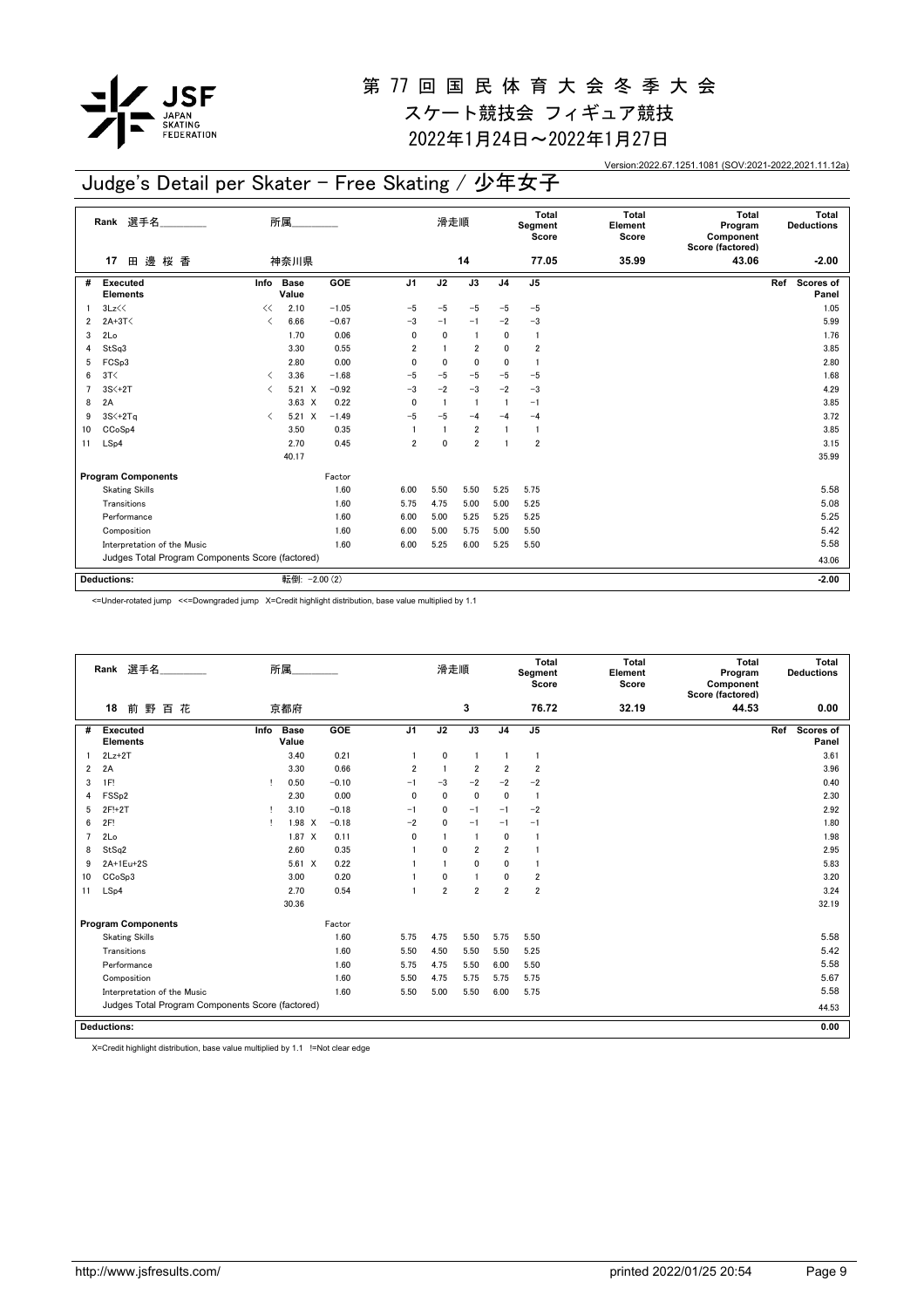

2022年1月24日~2022年1月27日

Version:2022.67.1251.1081 (SOV:2021-2022,2021.11.12a)

# Judge's Detail per Skater - Free Skating / 少年女子

|    | 選手名<br>Rank                                      | 所属                   |               |                | 滑走順            |                 |                | <b>Total</b><br>Segment<br>Score | <b>Total</b><br>Element<br>Score | <b>Total</b><br>Program<br>Component<br>Score (factored) | Total<br><b>Deductions</b> |
|----|--------------------------------------------------|----------------------|---------------|----------------|----------------|-----------------|----------------|----------------------------------|----------------------------------|----------------------------------------------------------|----------------------------|
|    | 瀬川穂乃<br>19                                       | 宮城県                  |               |                |                | 1               |                | 75.09                            | 38.76                            | 37.33                                                    | $-1.00$                    |
| #  | <b>Executed</b><br>Info<br><b>Elements</b>       | <b>Base</b><br>Value | <b>GOE</b>    | J <sub>1</sub> | J2             | $\overline{J3}$ | J <sub>4</sub> | $\overline{J5}$                  |                                  |                                                          | Scores of<br>Ref<br>Panel  |
|    | 3Lz                                              | 5.90                 | $-2.95$       | $-5$           | $-5$           | $-5$            | $-5$           | $-5$                             |                                  |                                                          | 2.95                       |
| 2  | 2F                                               | 1.80                 | 0.00          | 0              | $\overline{1}$ | 0               | 0              | 0                                |                                  |                                                          | 1.80                       |
| 3  | $3T+2T$                                          | 5.50                 | $-0.84$       | $-2$           | $-3$           | $-2$            | $-2$           | $-2$                             |                                  |                                                          | 4.66                       |
| 4  | LSp4                                             | 2.70                 | 0.27          | $\mathbf{0}$   | $\mathbf{1}$   | $\overline{1}$  | $\mathbf{1}$   | -1                               |                                  |                                                          | 2.97                       |
| 5  | 3S<                                              | 3.44<br>≺            | $-1.61$       | $-4$           | $-5$           | $-5$            | $-5$           | $-3$                             |                                  |                                                          | 1.83                       |
| 6  | $3T+2T+2Lo$                                      | 7.92 X               | 0.00          | 0              | $\mathbf{1}$   | $\mathbf 0$     | 0              | 0                                |                                  |                                                          | 7.92                       |
|    | FCCoSp4                                          | 3.50                 | 0.00          | 0              | 0              | 1               | 0              | 0                                |                                  |                                                          | 3.50                       |
| 8  | 2A                                               | $3.63 \times$        | 0.00          | $-1$           | 0              | $\mathbf 0$     | 0              | 0                                |                                  |                                                          | 3.63                       |
| 9  | StSq1                                            | 1.80                 | 0.00          | 0              | $\mathbf{0}$   | 0               | 0              |                                  |                                  |                                                          | 1.80                       |
| 10 | 2A                                               | $3.63 \times$        | 0.22          |                |                | 0               | 0              |                                  |                                  |                                                          | 3.85                       |
| 11 | CCoSp4                                           | 3.50                 | 0.35          |                | $\overline{2}$ | $\overline{1}$  | $\mathbf{0}$   | 1                                |                                  |                                                          | 3.85                       |
|    |                                                  | 43.32                |               |                |                |                 |                |                                  |                                  |                                                          | 38.76                      |
|    | <b>Program Components</b>                        |                      | Factor        |                |                |                 |                |                                  |                                  |                                                          |                            |
|    | <b>Skating Skills</b>                            |                      | 1.60          | 4.75           | 5.00           | 4.50            | 4.50           | 5.25                             |                                  |                                                          | 4.75                       |
|    | Transitions                                      |                      | 1.60          | 4.50           | 4.75           | 3.75            | 4.25           | 5.00                             |                                  |                                                          | 4.50                       |
|    | Performance                                      |                      | 1.60          | 4.75           | 5.00           | 4.50            | 4.75           | 5.00                             |                                  |                                                          | 4.83                       |
|    | Composition                                      |                      | 1.60          | 4.50           | 5.00           | 4.25            | 4.50           | 4.75                             |                                  |                                                          | 4.58                       |
|    | Interpretation of the Music                      |                      | 1.60          | 4.50           | 4.75           | 4.25            | 4.75           | 4.75                             |                                  |                                                          | 4.67                       |
|    | Judges Total Program Components Score (factored) |                      |               |                |                |                 |                |                                  |                                  |                                                          | 37.33                      |
|    |                                                  |                      |               |                |                |                 |                |                                  |                                  |                                                          |                            |
|    | <b>Deductions:</b>                               |                      | 転倒: -1.00 (1) |                |                |                 |                |                                  |                                  |                                                          | $-1.00$                    |

<=Under-rotated jump X=Credit highlight distribution, base value multiplied by 1.1

|    | Rank 選手名                                         |                                          | 所属                   |         |                | 滑走順            |                |                | <b>Total</b><br>Segment<br>Score | <b>Total</b><br>Element<br>Score | <b>Total</b><br>Program<br>Component<br>Score (factored) | Total<br><b>Deductions</b> |
|----|--------------------------------------------------|------------------------------------------|----------------------|---------|----------------|----------------|----------------|----------------|----------------------------------|----------------------------------|----------------------------------------------------------|----------------------------|
|    | 髙<br>橋<br>20<br>舞                                |                                          | 神奈川県                 |         |                |                | 9              |                | 73.86                            | 36.06                            | 38.80                                                    | $-1.00$                    |
| #  | <b>Executed</b><br><b>Elements</b>               | Info                                     | <b>Base</b><br>Value | GOE     | J <sub>1</sub> | J2             | J3             | J <sub>4</sub> | J <sub>5</sub>                   |                                  |                                                          | Scores of<br>Ref<br>Panel  |
|    | 1Lo                                              |                                          | 0.50                 | $-0.07$ | 0              | $-1$           | $-2$           | $-2$           | $-1$                             |                                  |                                                          | 0.43                       |
| 2  | 3T                                               |                                          | 4.20                 | 0.42    |                | $\overline{1}$ | $\overline{1}$ | $\mathbf 0$    | $\overline{1}$                   |                                  |                                                          | 4.62                       |
| 3  | 3S                                               |                                          | 4.30                 | $-1.29$ | $-4$           | $-3$           | $-3$           | $-3$           | $-2$                             |                                  |                                                          | 3.01                       |
| 4  | 3Lo<                                             | $\overline{\left\langle \right\rangle }$ | 3.92                 | $-1.96$ | $-5$           | $-5$           | $-5$           | $-5$           | $-5$                             |                                  |                                                          | 1.96                       |
| 5  | FSSp3                                            |                                          | 2.60                 | 0.00    | $\mathbf{0}$   | $\mathbf 0$    | $\mathbf 0$    | $\mathbf{0}$   | $\mathbf{1}$                     |                                  |                                                          | 2.60                       |
| 6  | 2A                                               |                                          | $3.63 \times$        | 0.22    |                | -1             | -1             | $\mathbf{0}$   | 0                                |                                  |                                                          | 3.85                       |
| 7  | StSq2                                            |                                          | 2.60                 | 0.09    | $\Omega$       | $\mathbf 0$    | -1             | $\mathbf{0}$   |                                  |                                  |                                                          | 2.69                       |
| 8  | LSp3                                             |                                          | 2.40                 | 0.00    | $\mathbf{0}$   | $\mathbf{0}$   | $\mathbf{0}$   |                | 0                                |                                  |                                                          | 2.40                       |
| 9  | $3T+2T$                                          |                                          | $6.05 \quad X$       | 0.00    | 0              | 0              | 0              | $\mathbf 0$    | 0                                |                                  |                                                          | 6.05                       |
| 10 | 2Aq+1Eu+2S                                       | q                                        | $5.61 \t X$          | $-0.66$ | $-2$           | $-2$           | $-3$           | $-2$           | $-2$                             |                                  |                                                          | 4.95                       |
| 11 | CCoSp4                                           |                                          | 3.50                 | 0.00    | $\mathbf 0$    | $\mathbf 0$    | $\mathbf 0$    | $\mathbf 0$    | -1                               |                                  |                                                          | 3.50                       |
|    |                                                  |                                          | 39.31                |         |                |                |                |                |                                  |                                  |                                                          | 36.06                      |
|    | <b>Program Components</b>                        |                                          |                      | Factor  |                |                |                |                |                                  |                                  |                                                          |                            |
|    | <b>Skating Skills</b>                            |                                          |                      | 1.60    | 5.50           | 5.00           | 5.00           | 5.00           | 5.50                             |                                  |                                                          | 5.17                       |
|    | Transitions                                      |                                          |                      | 1.60    | 5.00           | 4.25           | 4.75           | 4.50           | 4.75                             |                                  |                                                          | 4.67                       |
|    | Performance                                      |                                          |                      | 1.60    | 5.25           | 4.50           | 4.75           | 4.75           | 5.00                             |                                  |                                                          | 4.83                       |
|    | Composition                                      |                                          |                      | 1.60    | 4.75           | 4.50           | 5.00           | 4.50           | 5.00                             |                                  |                                                          | 4.75                       |
|    | Interpretation of the Music                      |                                          |                      | 1.60    | 4.75           | 4.75           | 5.25           | 4.50           | 5.00                             |                                  |                                                          | 4.83                       |
|    | Judges Total Program Components Score (factored) |                                          |                      |         |                |                |                |                |                                  |                                  |                                                          | 38.80                      |
|    | <b>Deductions:</b>                               |                                          | 転倒: -1.00 (1)        |         |                |                |                |                |                                  |                                  |                                                          | $-1.00$                    |

<=Under-rotated jump X=Credit highlight distribution, base value multiplied by 1.1 q=jump landed on the quarter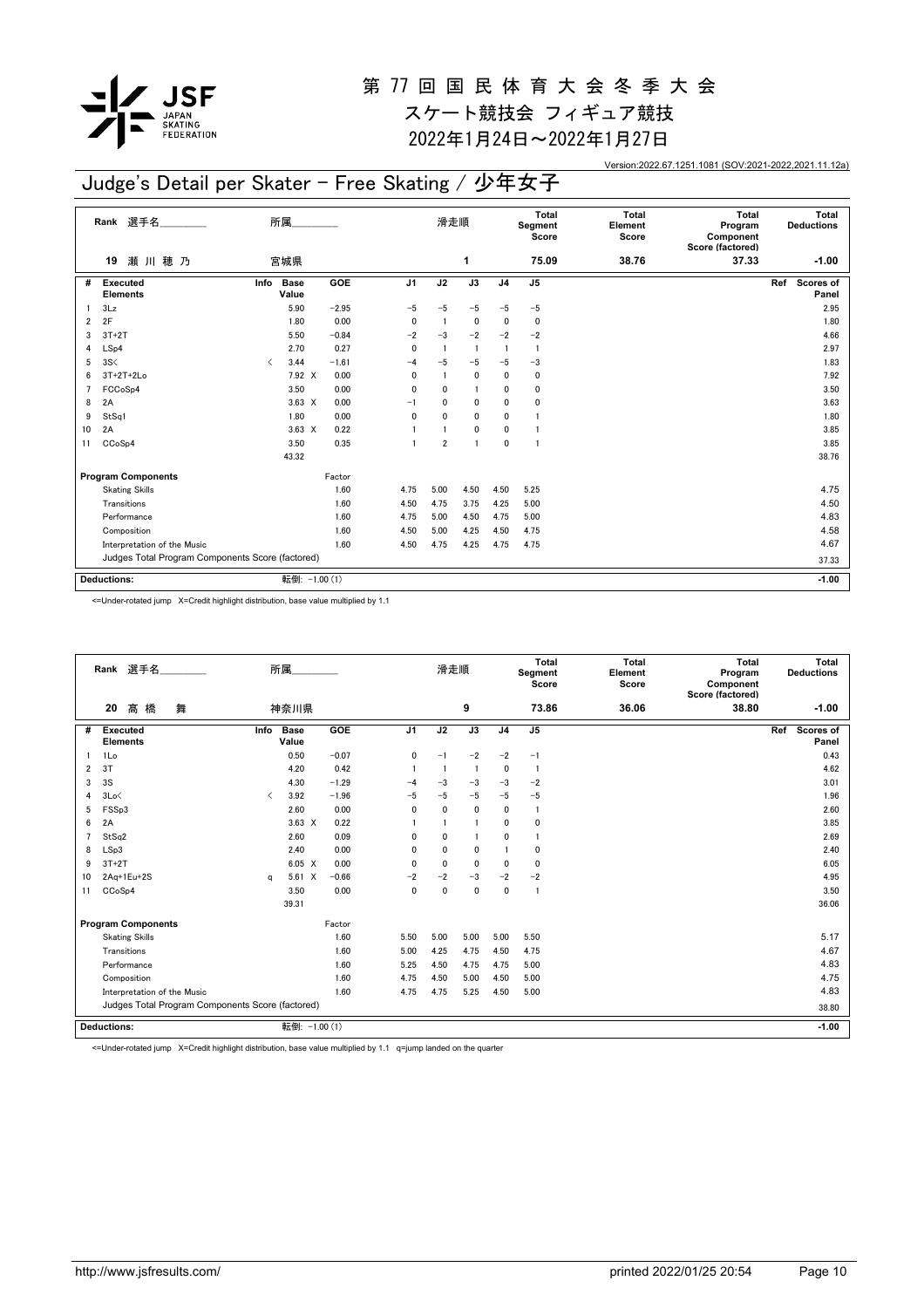

2022年1月24日~2022年1月27日

Version:2022.67.1251.1081 (SOV:2021-2022,2021.11.12a)

## Judge's Detail per Skater - Free Skating / 少年女子

|                | 選手名<br>Rank                                      |                               | 所属                   |            |                | 滑走順                     |                |                | Total<br>Segment<br>Score | <b>Total</b><br>Element<br>Score | <b>Total</b><br>Program<br>Component<br>Score (factored) | Total<br><b>Deductions</b> |
|----------------|--------------------------------------------------|-------------------------------|----------------------|------------|----------------|-------------------------|----------------|----------------|---------------------------|----------------------------------|----------------------------------------------------------|----------------------------|
|                | 佐藤優妃<br>21                                       |                               | 埼玉県                  |            |                |                         | 4              |                | 71.28                     | 34.28                            | 38.00                                                    | $-1.00$                    |
| #              | <b>Executed</b><br><b>Elements</b>               | Info                          | <b>Base</b><br>Value | <b>GOE</b> | J <sub>1</sub> | J2                      | J3             | J <sub>4</sub> | J <sub>5</sub>            |                                  |                                                          | Ref<br>Scores of<br>Panel  |
|                | 3T                                               |                               | 4.20                 | $-0.84$    | $-2$           | $-3$                    | $-1$           | $-3$           | $-1$                      |                                  |                                                          | 3.36                       |
| 2              | 2S                                               |                               | 1.30                 | 0.00       | 0              | $\mathbf 0$             | $\mathbf 0$    | $\mathbf{0}$   | 0                         |                                  |                                                          | 1.30                       |
| 3              | 3Lo<<                                            | <<                            | 1.70                 | $-0.85$    | $-5$           | $-5$                    | $-5$           | $-5$           | $-5$                      |                                  |                                                          | 0.85                       |
| 4              | FSS <sub>p4</sub>                                |                               | 3.00                 | 0.30       |                | $\overline{\mathbf{1}}$ | -1             | $\overline{1}$ | $\overline{\mathbf{2}}$   |                                  |                                                          | 3.30                       |
| 5              | $3T<+1T$                                         | $\overline{\left( \right. }%$ | 3.76                 | $-1.01$    | $-3$           | $-4$                    | $-3$           | $-3$           | $-2$                      |                                  |                                                          | 2.75                       |
| 6              | $3S+2T<$                                         | ≺                             | 5.34                 | $-1.00$    | $-2$           | $-4$                    | $-3$           | $-2$           | $-2$                      |                                  |                                                          | 4.34                       |
| $\overline{7}$ | LSp4                                             |                               | 2.70                 | 0.18       | 0              | $\mathbf{0}$            | $\overline{2}$ | $\mathbf{1}$   | 1                         |                                  |                                                          | 2.88                       |
| 8              | StSq2                                            |                               | 2.60                 | 0.00       | 0              | $\mathbf 0$             | $-2$           | $\mathbf{0}$   | 0                         |                                  |                                                          | 2.60                       |
| 9              | 2A                                               |                               | $3.63 \times$        | 0.33       |                |                         | $\overline{1}$ | $\mathbf{1}$   | 1                         |                                  |                                                          | 3.96                       |
| 10             | 2Lz+2A+SEQ                                       |                               | 4.75 X               | 0.11       |                | 0                       | 0              | 0              | 1                         |                                  |                                                          | 4.86                       |
| 11             | CCoSp4                                           |                               | 3.50                 | 0.58       | $\mathbf{0}$   | $\overline{2}$          | $\overline{2}$ | $\mathbf{1}$   | $\overline{2}$            |                                  |                                                          | 4.08                       |
|                |                                                  |                               | 36.48                |            |                |                         |                |                |                           |                                  |                                                          | 34.28                      |
|                | <b>Program Components</b>                        |                               |                      | Factor     |                |                         |                |                |                           |                                  |                                                          |                            |
|                | <b>Skating Skills</b>                            |                               |                      | 1.60       | 5.25           | 4.75                    | 4.50           | 4.75           | 5.50                      |                                  |                                                          | 4.92                       |
|                | Transitions                                      |                               |                      | 1.60       | 5.00           | 4.25                    | 4.25           | 4.25           | 5.25                      |                                  |                                                          | 4.50                       |
|                | Performance                                      |                               |                      | 1.60       | 5.25           | 4.50                    | 4.50           | 4.75           | 5.25                      |                                  |                                                          | 4.83                       |
|                | Composition                                      |                               |                      | 1.60       | 5.25           | 4.50                    | 4.50           | 4.50           | 5.00                      |                                  |                                                          | 4.67                       |
|                | Interpretation of the Music                      |                               |                      | 1.60       | 5.00           | 4.75                    | 4.50           | 4.75           | 5.00                      |                                  |                                                          | 4.83                       |
|                | Judges Total Program Components Score (factored) |                               |                      |            |                |                         |                |                |                           |                                  |                                                          | 38.00                      |
|                |                                                  |                               |                      |            |                |                         |                |                |                           |                                  |                                                          |                            |
|                | <b>Deductions:</b>                               |                               | 転倒: -1.00 (1)        |            |                |                         |                |                |                           |                                  |                                                          | $-1.00$                    |

<=Under-rotated jump <<=Downgraded jump X=Credit highlight distribution, base value multiplied by 1.1

|                | Rank 選手名                                         | 所属                   |         |                | 滑走順          |                |                | Total<br>Segment<br>Score | Total<br>Element<br>Score | Total<br>Program<br>Component<br>Score (factored) | Total<br><b>Deductions</b> |
|----------------|--------------------------------------------------|----------------------|---------|----------------|--------------|----------------|----------------|---------------------------|---------------------------|---------------------------------------------------|----------------------------|
|                | 勢<br>野花<br>22<br>伊                               | 広島県                  |         |                |              | 7              |                | 69.29                     | 32.16                     | 38.13                                             | $-1.00$                    |
| #              | Info<br><b>Executed</b><br><b>Elements</b>       | <b>Base</b><br>Value | GOE     | J <sub>1</sub> | J2           | J3             | J <sub>4</sub> | J <sub>5</sub>            |                           |                                                   | Ref<br>Scores of<br>Panel  |
|                | $3Lz+2T$                                         | 7.20                 | 0.20    |                | 0            | 0              |                | $\mathbf 0$               |                           |                                                   | 7.40                       |
| $\overline{2}$ | 2F!                                              | 1.80                 | $-0.24$ | $-2$           | $-1$         | $-1$           | $-1$           | $-2$                      |                           |                                                   | 1.56                       |
| 3              | FSS <sub>p4</sub>                                | 3.00                 | 0.40    |                |              | $\overline{1}$ | $\overline{2}$ | $\overline{2}$            |                           |                                                   | 3.40                       |
| 4              | 2Lo                                              | 1.70                 | $-0.62$ | $-4$           | $-3$         | $-4$           | $-4$           | $-3$                      |                           |                                                   | 1.08                       |
| 5              | 1A                                               | 1.10                 | $-0.15$ | $-1$           | $-3$         | $-1$           | $-2$           | $\mathbf 0$               |                           |                                                   | 0.95                       |
| 6              | 1Lo                                              | 0.50                 | $-0.20$ | $-4$           | $-3$         | $-4$           | $-5$           | $-4$                      |                           |                                                   | 0.30                       |
| $\overline{7}$ | LSp4                                             | 2.70                 | 0.27    | $\mathbf{0}$   |              | $\overline{1}$ |                | $\overline{1}$            |                           |                                                   | 2.97                       |
| 8              | 2S+1Eu+2S                                        | $3.41 \times$        | $-0.04$ | 0              | $-1$         | $-1$           | 0              | 0                         |                           |                                                   | 3.37                       |
| 9              | StSq2                                            | 2.60                 | $-0.26$ | $\mathbf{0}$   | $\mathbf{0}$ | $-2$           | $-2$           | $-1$                      |                           |                                                   | 2.34                       |
| 10             | $2A+2T$                                          | $5.06 \quad X$       | 0.00    |                | $\mathbf 0$  | $\mathbf{0}$   | $\mathbf 0$    | $\mathbf 0$               |                           |                                                   | 5.06                       |
| 11             | CC <sub>o</sub> S <sub>p4</sub>                  | 3.50                 | 0.23    | $\mathbf{0}$   | $\mathbf 0$  | 1              | $\mathbf{1}$   | $\mathbf{1}$              |                           |                                                   | 3.73                       |
|                |                                                  | 32.57                |         |                |              |                |                |                           |                           |                                                   | 32.16                      |
|                | <b>Program Components</b>                        |                      | Factor  |                |              |                |                |                           |                           |                                                   |                            |
|                | <b>Skating Skills</b>                            |                      | 1.60    | 5.75           | 4.75         | 4.25           | 5.00           | 5.50                      |                           |                                                   | 5.08                       |
|                | Transitions                                      |                      | 1.60    | 5.25           | 4.00         | 4.00           | 4.75           | 5.00                      |                           |                                                   | 4.58                       |
|                | Performance                                      |                      | 1.60    | 5.25           | 4.25         | 4.00           | 4.75           | 5.25                      |                           |                                                   | 4.75                       |
|                | Composition                                      |                      | 1.60    | 5.00           | 4.25         | 4.00           | 5.00           | 5.25                      |                           |                                                   | 4.75                       |
|                | Interpretation of the Music                      |                      | 1.60    | 4.75           | 4.50         | 4.25           | 4.75           | 4.75                      |                           |                                                   | 4.67                       |
|                | Judges Total Program Components Score (factored) |                      |         |                |              |                |                |                           |                           | 38.13                                             |                            |
|                | <b>Deductions:</b>                               | 演技時間: -1.00          |         |                |              |                |                |                           |                           |                                                   | $-1.00$                    |

X=Credit highlight distribution, base value multiplied by 1.1 !=Not clear edge